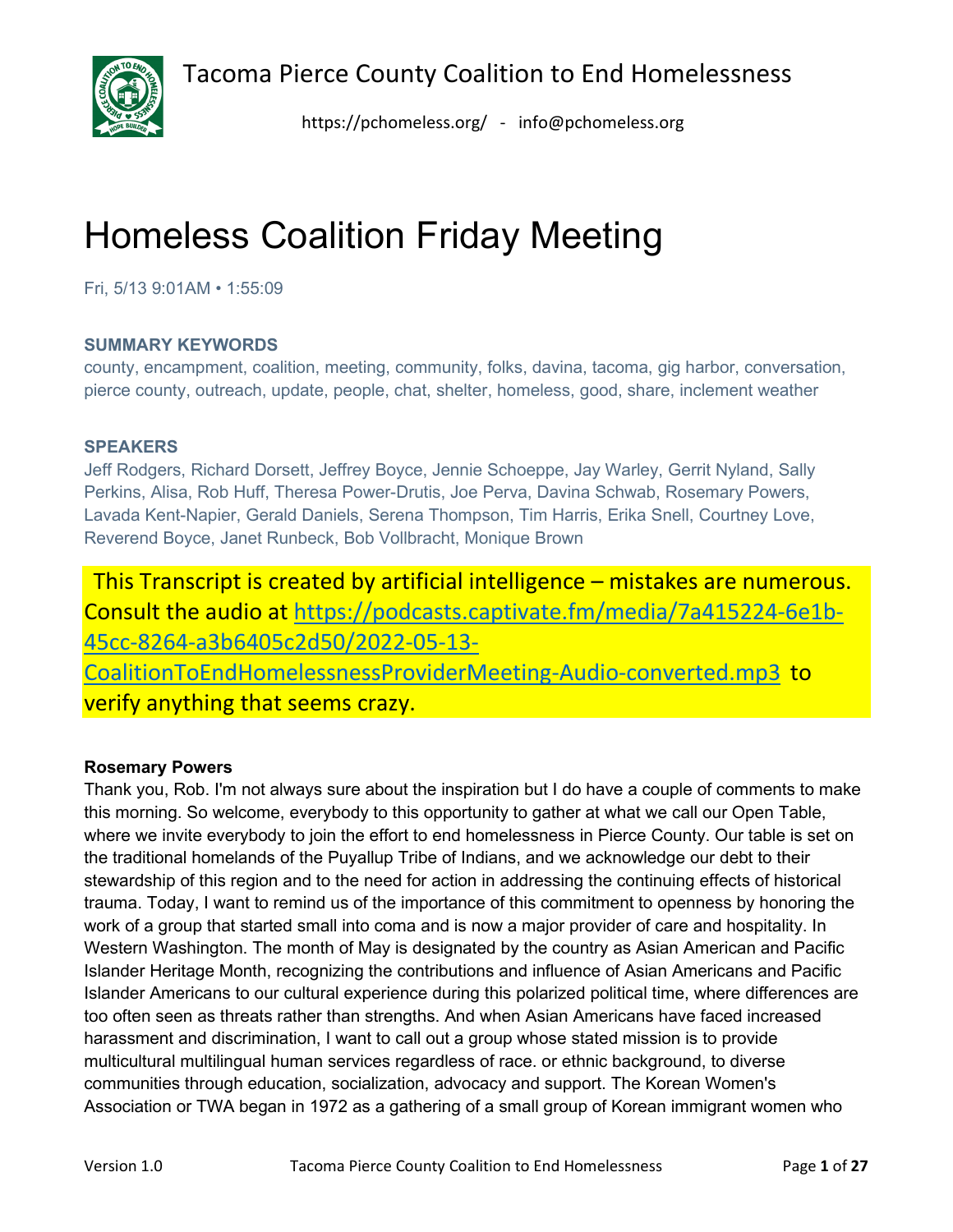

<https://pchomeless.org/> - info@pchomeless.org

sought community with others like themselves literally sharing food and stories of the challenges they faced in a new country. The impressive history of their group is a testimony to the power of transforming the experience of isolation into a community that has a much broader base seeing common human needs and knowing we can meet them. kW a opened their table 50 years ago and after those small beginnings, have expanded their services to all of Western Washington through 15 offices in 17 counties with over 1500 employees responding to the diverse needs of more than 10,000 people every year. As part of their commitment to housing for vulnerable populations. kW a recently received \$36 million in funding, including a HUD capital, HUD 202 Capital advanced funding award and low income housing credits to develop 88 units of housing at 15th and Tacoma Avenue. The project will set aside units for frail elderly seniors who are veterans, and people who have been experiencing homelessness project is set to be completed in 2024. Open tables and dedicated collaborators clearly make things happen. Pierce County's fortunate to have the presence of TWA and can learn much from their efforts. I don't know if there's anyone here today who works with or has partnered with TWA. But if so, feel free to add a brief comment either in the chat or during the introductions time, which will do shortly. So that's my message for today honoring the work of a group that obviously has contributed much to our region. So let me just say about our meeting, we have a group of norms that we follow as we work together and we we asked all of ourselves to mute ourselves when we're not speaking. To use the Zooms raise hand feature when we want to speak and take up some time but not take up too much time when we do. Limit distractions by turning off the video when we're doing something other than paying attention to what we're all saying. And then importantly, to use the chat as a really important resource to share information about what we're up to what we'd like to know more about or questions that we may have, in addition to any questions you may have about any presentations. So with that, I'd like to open it up to introducing ourselves if we're new here or returning after some time away or if anyone excuse me, has comments related to the Korean Women's Association have to do that as needed. Raise your hand and we'll we'll begin I don't see any hands today. Maybe we're all we're all back or want to just put our information in the chat. Maybe there's I don't know if you see anyone Rob.

#### **Rob Huff**

I don't currently. Okay, well, I

# **Rosemary Powers**

have to say I was kind of surprised to hear about this new funding that the Korean Women's Association received so I'm happy to know that we'll have some more housing and I do see Ulisses hand up.

# **Alisa**

Morning, everybody. I have been in the meeting before but it's been quite some time and I was with optim care or northwest Physicians Network and now I'm the behavioral health specialists with East Pierce Fire and Rescue so just wanted to say good morning and tell everybody about my new role.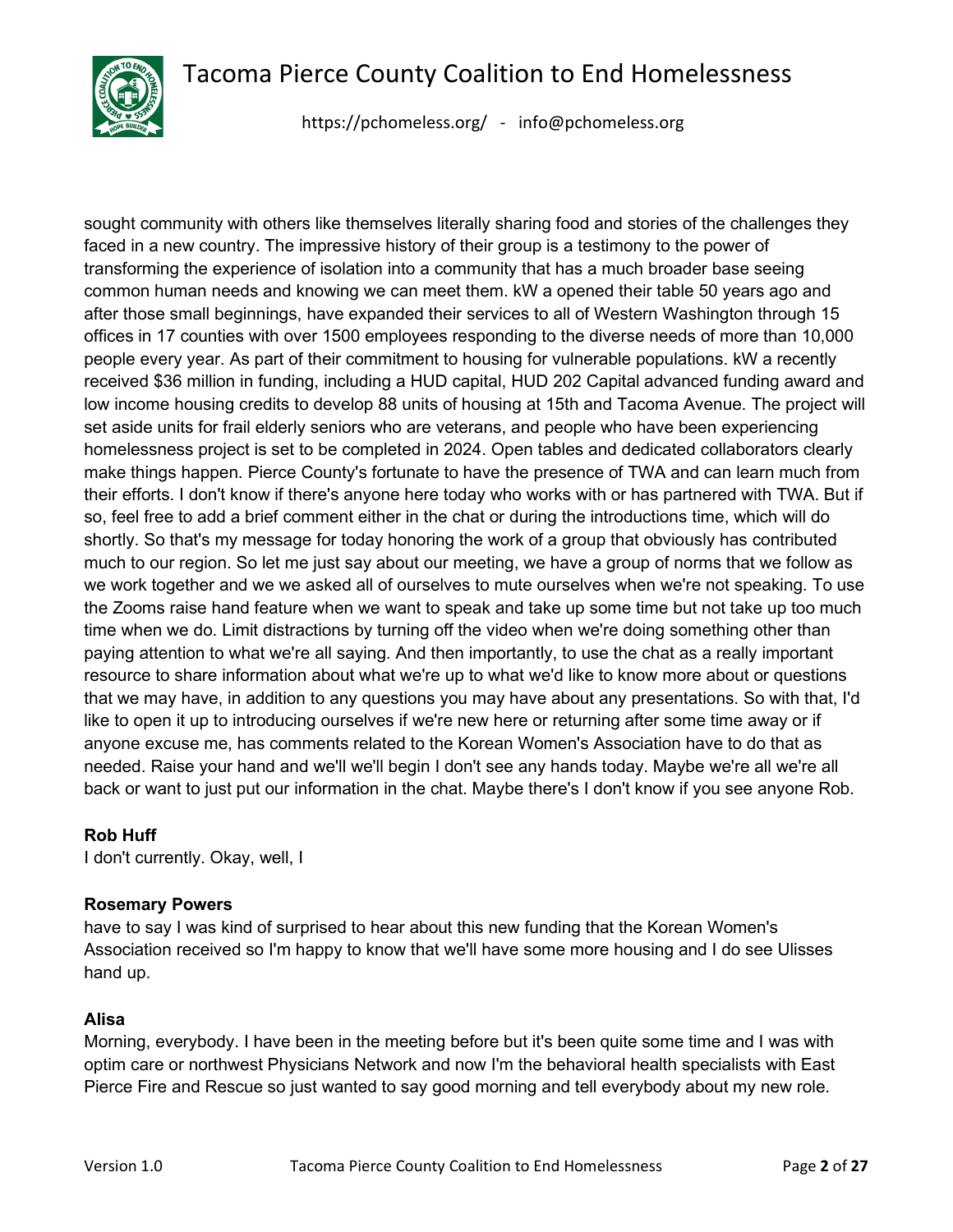

<https://pchomeless.org/> - info@pchomeless.org

#### **Rosemary Powers**

Congratulations on your roll. Thank you all right, Rob. Well, I don't see any other hands right now. So I'll give it back to you.

# **Rob Huff**

Thank you, rosemary, and I can't remember if you talked about the community norms, but I did post those as well in in the chat. So if you have an opportunity to read through those, that would be helpful. And let's move on and have a great meeting this morning. So our first item on the agenda is the same item that we do every week, and that is to talk about what people are seeing this week on the streets. The intent of this section of the meeting is to allow people to share changes that are taking place on the streets, updates related to any scheduled sweeps which we know that there's one scheduled to happen next week. That the City of Tacoma is going to do on South 11th between 10th and 11th from M to MLK. So, I cede the floor to anyone who has new information to share about what they're seeing on the streets this week. And we'll get started with Jeffrey

# **Reverend Boyce**

Oh, good morning. I did get a chance to visit 34th on Pacific last week or this week, I should say. They're doing quite well.

#### **Jeffrey Boyce**

Let's see. 20 ish 20 ish people are there. It's a mix of car campers and tent campers and tent campers with cars. And they seem to be doing pretty well. I did drop off some garbage bags and some whites.

#### **Reverend Boyce**

They're in pretty good shape overall. I also stopped in the mound to talk to a couple of people up there. They are seven tents with seven people who just frankly want to be left alone. But that's that's my week out there.

#### **Rob Huff**

Thank you. And I just dropped a description of where the mound is for folks in the chat. Monique, I see your hand up.

#### **Monique Brown**

Yeah, good morning. First I want to give a special shout out to Jeffrey Boyce. He is at the village every single Monday sometimes twice a week. Give me a support. I just want to thank you Jeffrey. Now the update for the camp. We still have no power. We are supposed to have power on the 21st however, they brought a generator out there yesterday. I missed a phone call yesterday from Caleb who asked me if I wanted to go back to my idea of gradually bringing people in now before we get power. I did not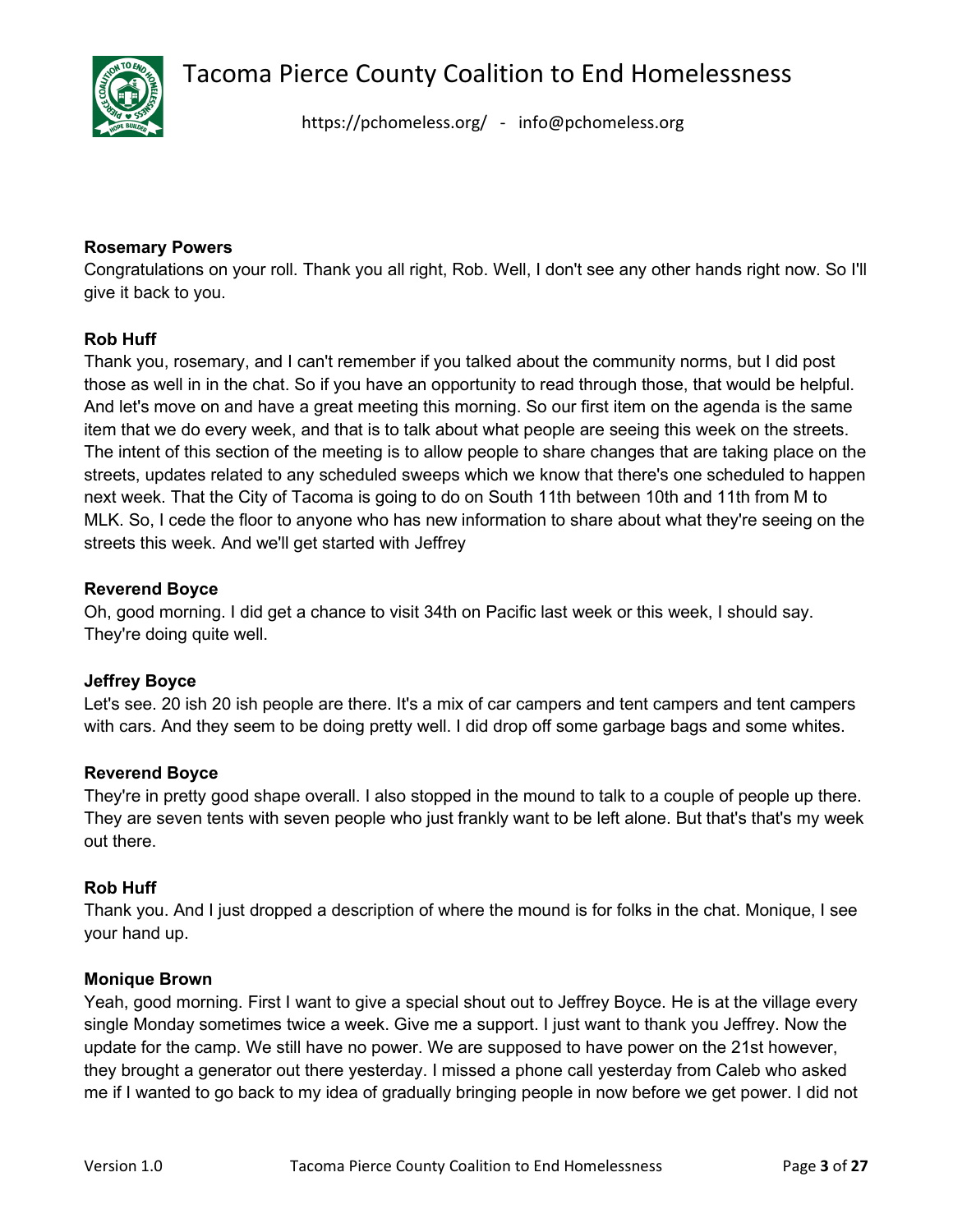

<https://pchomeless.org/> - info@pchomeless.org

get a chance to talk to him and he is off today. But I left a message with Allison. I would like to do that. So the plan is for Monday to just start slowly bringing some of those people in and then Saturday we should have power and then we can just go ahead and and go. So I'll keep you posted on that whether we start bringing him in on Monday. And then Jeffrey if you could stick thank you if you could contact me Jeffrey so we can talk food again.

# **Rob Huff**

Yeah, that's great news. Teresa, you have your hand up.

#### **Theresa Power-Drutis**

I have a comment that I have a question first for Monique. Can you just say what this electrical holdup has been? Because there I mean, it's really incomprehensible. That you keep being told that it's going to happen on Friday. So can you say what it is that's caused this delay?

#### **Monique Brown**

Well, I totally can't speak to all of it. That would probably be for the city. However, I do know that towards the end here. There had been some confusion about what was supposed to be powered. The power company knew that they had to power the office trailer, but we have a shower trailer that is across the village that needs power and propane to run it. And then we have the kitchen tent that needs power for the refrigerator microwaves etc. So there was some confusion there apparently yesterday. They figured all that confusion out and next Saturday, the power folks are coming on their day off to hook up that power for us. So next Saturday should have it. I don't know any more about why it happened. You know before this confusion that would be a question for Tacoma.

#### **Theresa Power-Drutis**

All right, well, please do keep us updated on anything you need. Are you going to be out there today?

#### **Monique Brown**

I will be out there today. As soon as I get off the phone call here. I'll be out there.

#### **Theresa Power-Drutis**

All right. So my comment I want to just mention Kevin Ruby, who works for the city to say sometimes it's good to report the good news. Folks came by from the city on Wednesday, and we're really incredibly respectful and caring about the people who are living on our block. They collected a bunch of garbage there was some confusion about why the big black can was taken away from this encampment. Now it's going to come back and there was if you have a chance, if there's a cleanup crew that's coming to your neighborhood, you have a conversation with them. If you are able, because what I found from all the people who come by here is that they are they're very deeply caring people.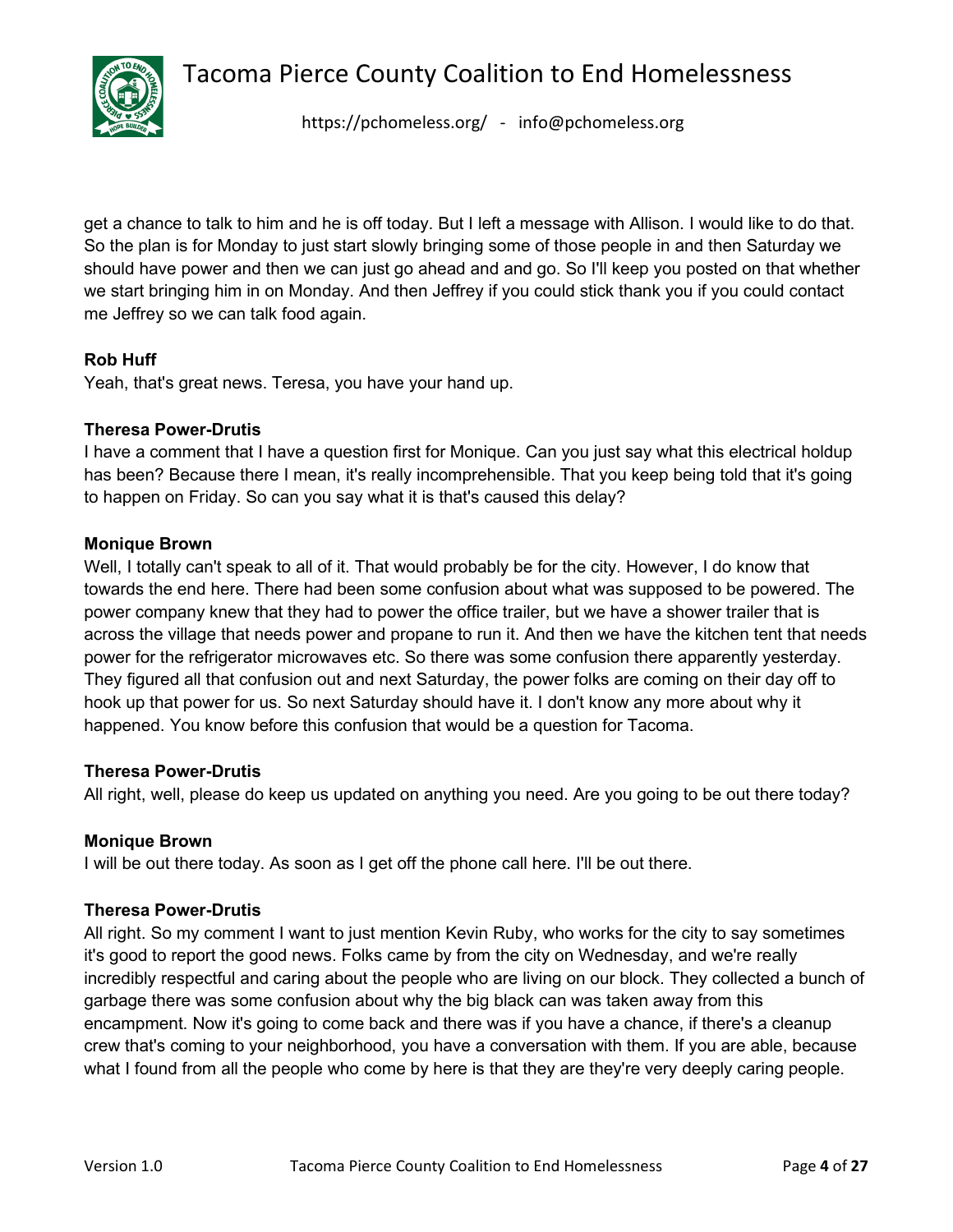

<https://pchomeless.org/> - info@pchomeless.org

They're just trying to make things better for everybody. So anyway, shout out to Kevin Ruby, who does an excellent job and as a good communicator and glad to have them in our neighborhood.

# **Rob Huff**

Thank you, Teresa and others with I see Gerald with his hand up and then Richard the morning of the morning

# **Gerald Daniels**

workout. To engage our our involvement with the participants who came from the lighthouse that were housing is more of kind of not a statement but more of a general question or idea something inland out to us. Because we have them over there and we're housing them we're trying to get them moving. They appear to be folks that was kind of lost to the homeless system, right? Because most of them didn't have was not in the Hemet system and things like that. I'm trying to figure out how are we how can the coalition How can we impact this right because we're getting a lot of pushback, you know, count from the county or whoever because we're trying to get them into the system and to to him Assist system. And because we can't tie them to a project because we're waiting to be funded for our future project that we have for rapid rehousing. It's hard to get them in there. I know that's not a question we can answer here. But I think something we have to do, somebody has to coalition to get that knowledge or information out that every one that we pick up oh from street no matter what it is, but it's from a street sweep or place that people been living let such as a lighthouse and now they're being displaced again. That is not always a funding drive. It's not always a cut, clear cut answer to how to move these folks. You we have to be creative in what we do. So we have to figure a way to get this information out to say hey, listen, everything is not cut and dry where you go to a 10 and pull someone out of a tent. But you have to work with us as a city as the county as whatever agency to help us get the folks in a position they need to be because for us, we can't keep them in our building forever. We want to move them to the next step and housing. We're giving them supportive services. But if it's not a collaboration between us, city, county, we can't move folks when we've got to continue to lose folks and people are going to continue to put on on the street. You know and and I don't know if anyone else has to deal with things like that, but we chose to do this and we will continue to do it. But right now I am. I guess this means you never heard me frustrated but a little frustrated. Because pushback is coming back and I'm trying to get people into a camera system and everything is as if we're trying to do something illegal. We're trying to help people. And I think that's something we need to talk about and have an impact on and help you know, push this process along and remember there are people out there that's like this now. I come in rambled comment. For the day.

#### **Rob Huff**

Well, thanks, Gerald, I that might be a conversation that we need to have as as a breakout or one of the sessions here in an upcoming meeting so that we can talk about what you're experiencing as roadblock blocks and hiccups in the process. I think both you and Monique were with our site starting up could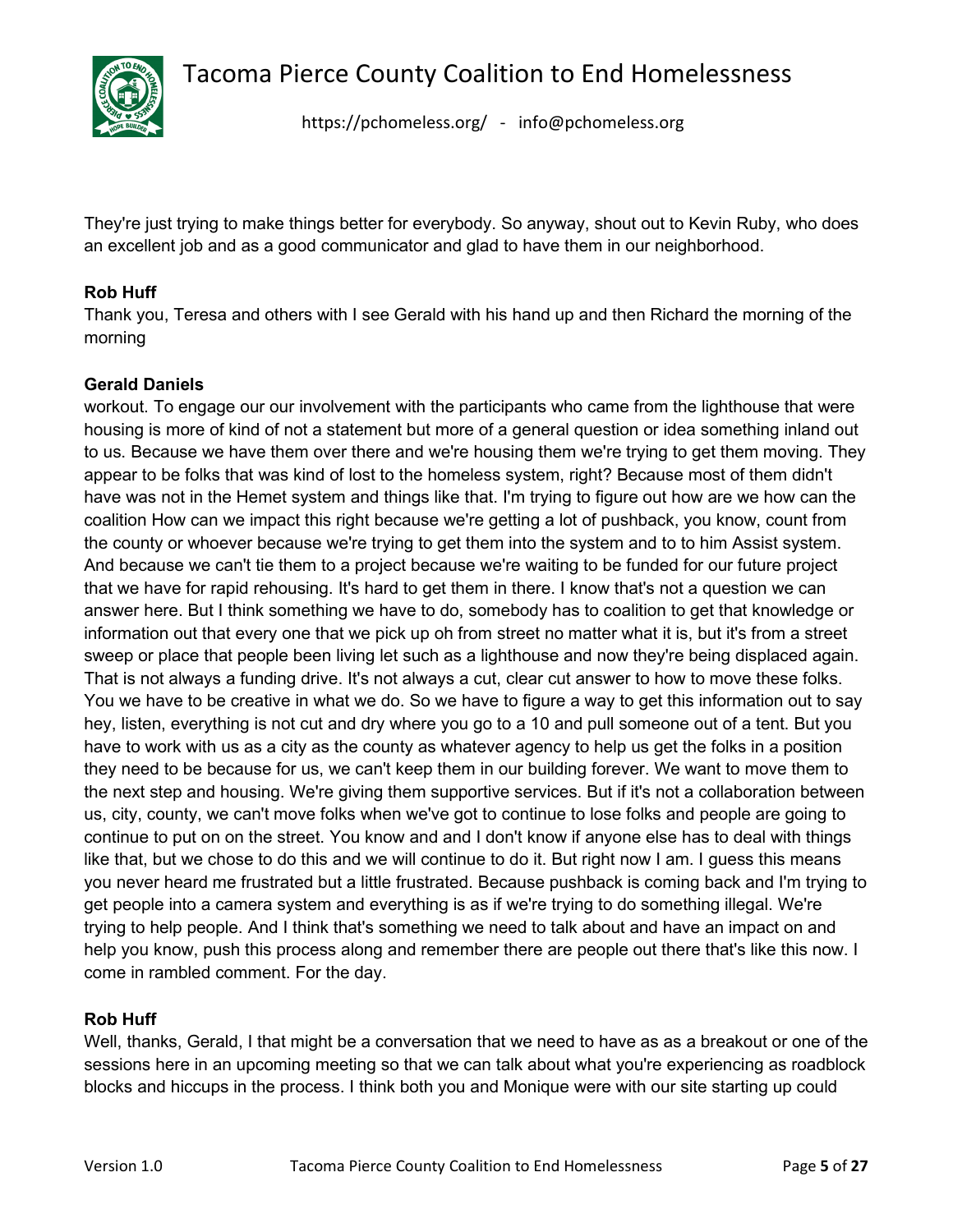

<https://pchomeless.org/> - info@pchomeless.org

share what you're experiencing and maybe what we can advocate for changes that would help remove some of those roadblocks.

#### **Gerald Daniels**

Yeah, I agree. Thank you.

#### **Rob Huff**

Yeah. Thanks, Gerald. Richard, you got your hand up.

#### **Richard Dorsett**

Gerald, thank you for leading with the frustration that takes it off my shoulders. So there will be at lnM this coming Wednesday. I sent a request to the city is say suggesting that instead of an after action review, that there'll be a action preview. And that was in coordination with the lived experience coalition and others could have, perhaps ease the transition of this pending Suite Plus was declined. No interest in that. I have sent out a press release and other announcements inviting people to come at about 930 this coming Wednesday, or coffee and then there will likely be doughnuts but the thinking about it quite a bit is that I am not there to protest or to disrupt any of the activities some of that is going on in the Seattle suite. They have advocates that are called stop the suite are trying to interfere and cause disruption during those activities. My I'm not trying to do any of that. But I would like to invite anybody on the call anybody that's interested to come and come serve it. It's it's fairly easy going and there's not a confrontation issue that's going on is more just observing and providing support to the people being swept from this encampment. My concern with this encampment is the 11th encampment that I will witness being swept since last fall. And this may be a bridge too far. This is a lot of people, a lot of people that have been out for a long time and the perpetual question of where are they supposed to go? hangs in the air. So come on up if you can on Wednesday. Thank you.

#### **Rob Huff**

Thank you, Richard. And I'll plan to come out and join us once again as well. So others with their comments about what's happening on the streets. Erica, I see your hand up.

#### **Erika Snell**

Hi, I just wanted to touch base on that. I believe that was was it. Gerald that was speaking. Okay, so I just wanted to say that I also think that the outreach to the community isn't being touched as well as it should and I wanted to just ask like about your guys's referral programs and see I have a lot of resources. So just connect with me on referrals and marketing these resources because, you know, they don't have the internet access, like we do our phones or certain resources to get this information. So I want to collaborate on how we can do that. I also sit on the board for Midland, Parkland Spanaway Community Council and for the event on Wednesday, I can reach out to Cindy for press. She works for the News Tribune and she does everything on building zoning. So I think that the homeless co ops that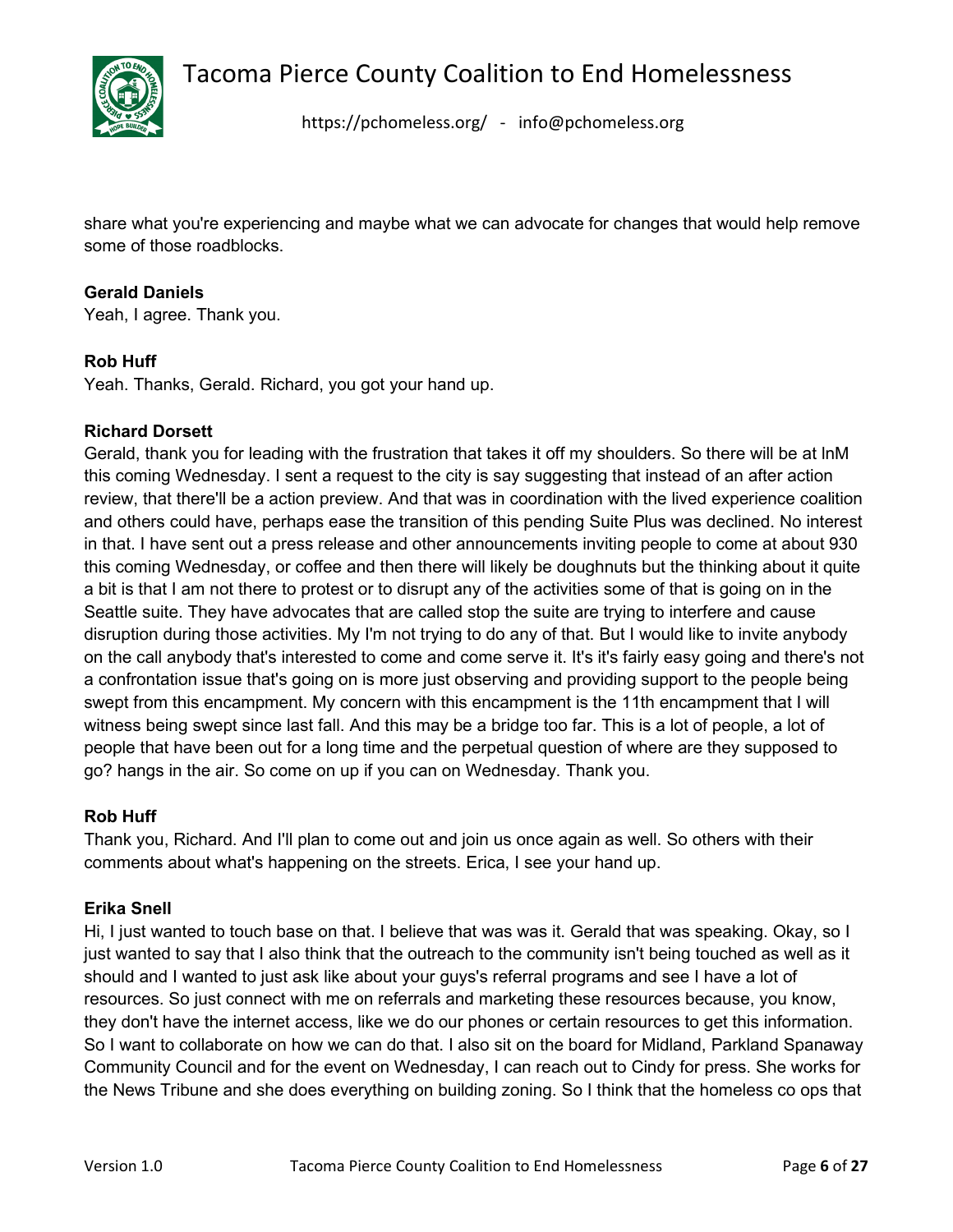

<https://pchomeless.org/> - info@pchomeless.org

are going up with she could start attending this and maybe that meeting as well, to get us further into the press, just to try and get that outreach that we need. So I have that resource I'm going to put in I'm going to talk to her first and then I'll come back on the call and confirm her information for that

# **Gerald Daniels**

day Thank you. I'll reach out and drop my information for you. I'm driving now so I will reach out see my information as well.

# **Rob Huff**

Thank you Gerald and I love the back and forth there so anyone else with items for what they're seeing on the streets before we close this section of the meeting? I do want to call attention to the question that Richard dropped in the chat. So if folks have ideas for resources for that situation, please. Please respond to Richard levada. I see your hand up.

#### **Lavada Kent-Napier**

Okay, good morning. One of the issues that I've seen over the weekend I had to call the City of Tacoma so remove feces from a business parking lot where the homeless used it as a bathroom. And since I was in connection with a hazardous certified person, I call that person to remove that because the city is backlogged in doing their 311 tests and it was gonna take him about nine days to get out there. In that parking lot to remove that. So the homeless person didn't have anywhere to go they just moved from parking lot the parking lot trying to find a safe place to sleep. I think there's some other issues there with that person in the outreach. I was trying to get an outreach for that person instead of just telling them to go away. And I didn't have I didn't have anything except for 211 and they don't answer my calls anymore.

**Rob Huff** 

Oh no.

#### **Lavada Kent-Napier**

Yeah, they hang up my they got my number blocked. So I have three telephones and and they blocked all those numbers. So at a loss as they entrepreneur business owner where my business is suffering because of the homeless population doing things to the small business community.

#### **Rob Huff**

Okay. Well appreciate your you're reaching out and trying to help others. Have you so hard to not? And I am gonna just so you know levada, there's a lot of background noise where you're at so I'm gonna Yeah, I think thank you for muting your your mic, but I appreciate you sharing that. All right, so let's, let's shift to the next item on our agenda and that is our community spotlight section and we invited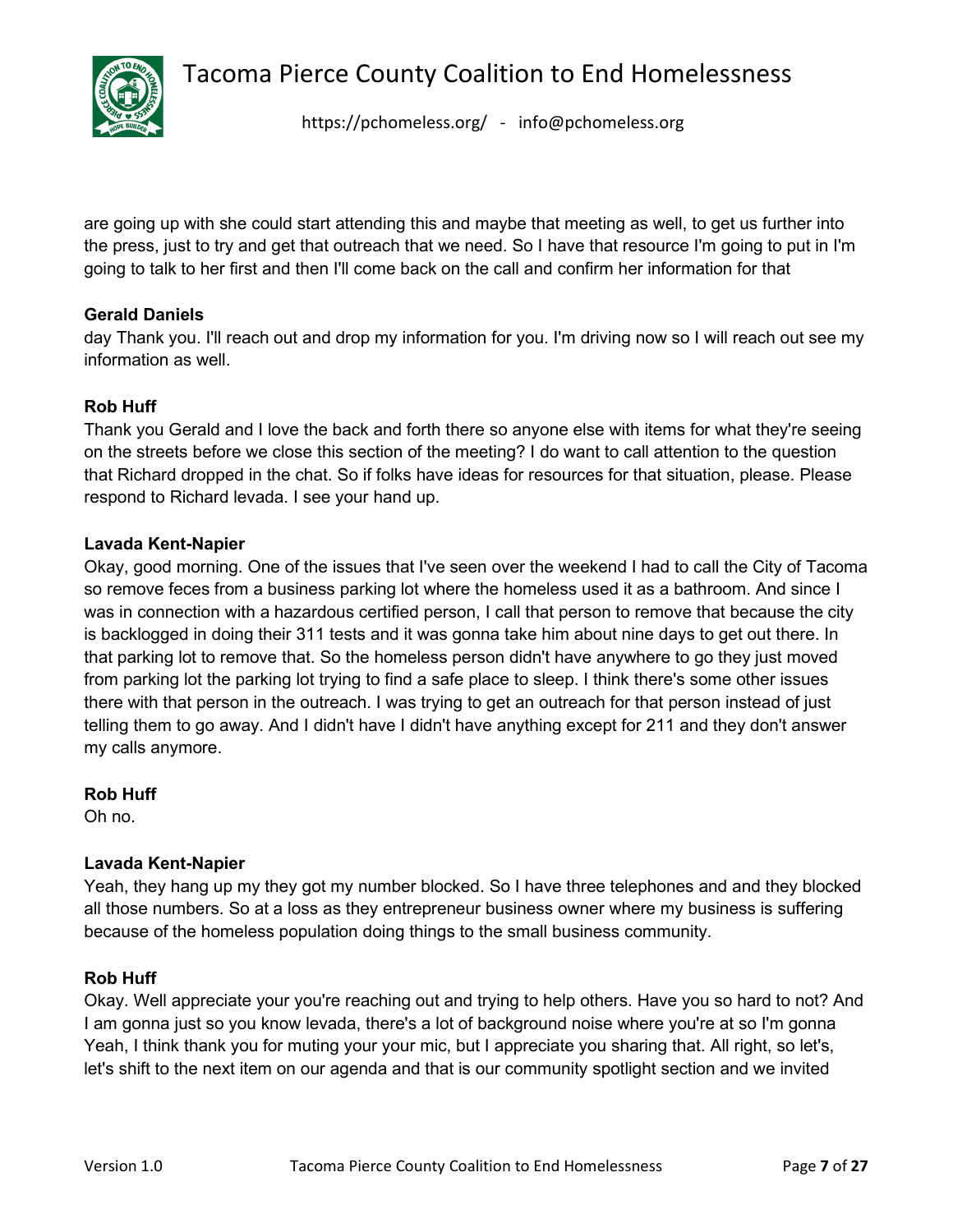

<https://pchomeless.org/> - info@pchomeless.org

Davina Schwab from the Tacoma rescue mission to come talk with us about outreach. So Davina, you're ready to share with us.

# **Davina Schwab**

Good morning, everybody. Can you hear me okay? Yeah, we can. Okay. So we just wanted to kind of share something that we are doing a new initiative is that we are going out on Wednesdays to the key Peninsula and Gig Harbor area. We originally started with helping with the Point in Time Count and we realized there's there was a need for outreach services out in that area. It's, um, it was a little difficult to connect with people because as if you're not sure about that area, it's a more transient population. So a lot of people living in their cars. It's oftentimes hard to know if you're on private property or public property. So what we've been doing is partnering with some food banks out there and setting up every Wednesday at various food banks of where people would come in and get services and we have been able to connect with a few people. The biggest thing right now is just getting the word out that we're out there and building that trust with individuals. Let me see what else can I say about that? Yeah, that's basically what we're doing. Um, there is a need. It's been a little bit of a pushback, because it's different, right? So there's different ideas of some stigma that if we're out there, we're like, you know, going to start attracting people but what they need to know is, they're out there, right and there's people that need services. We're seeing a lot of families out there, we're seeing a lot of aging adults and and we're also meeting people that are at risk for losing their housing. So there's a lot of that going on right now. The more that we meet the community and and community members and community partners, the stronger that relationship is is coming is we're building that relationship and it's just it's it's beautiful now, we're getting less and less pushback as soon as they meet us and they see what we're all about and know that we're there to help and not you know, changed. Yeah, I don't know. So sorry.

#### **Rob Huff**

No, no, that's great. So Davina, do you have a sense of of how prevalent homelessness is out? In that area where you're doing outreach, and then and Bob might want to weigh in too. But also how the people you're serving on the key Peninsula and get Carper Peninsula differ from the folks that you're serving in the rest of the county. If you're seeing if homelessness is a is being experienced differently out there.

I would say it's definitely as prevalent as it is here. But it's not as in your face, right. So it's more hidden. I think that the individuals that we have met, blend blend into the regular community. So you wouldn't necessarily have the same you know, observations as you would here like you can, you can kind of tell by some of the things they may carry or some of the way that they act but out there it's more they blend in more right so it's a it's more of a rural area and and then there's a lot of there's a lot of I've noticed that there's a lot of shame attached to the people that are experiencing homelessness out there so they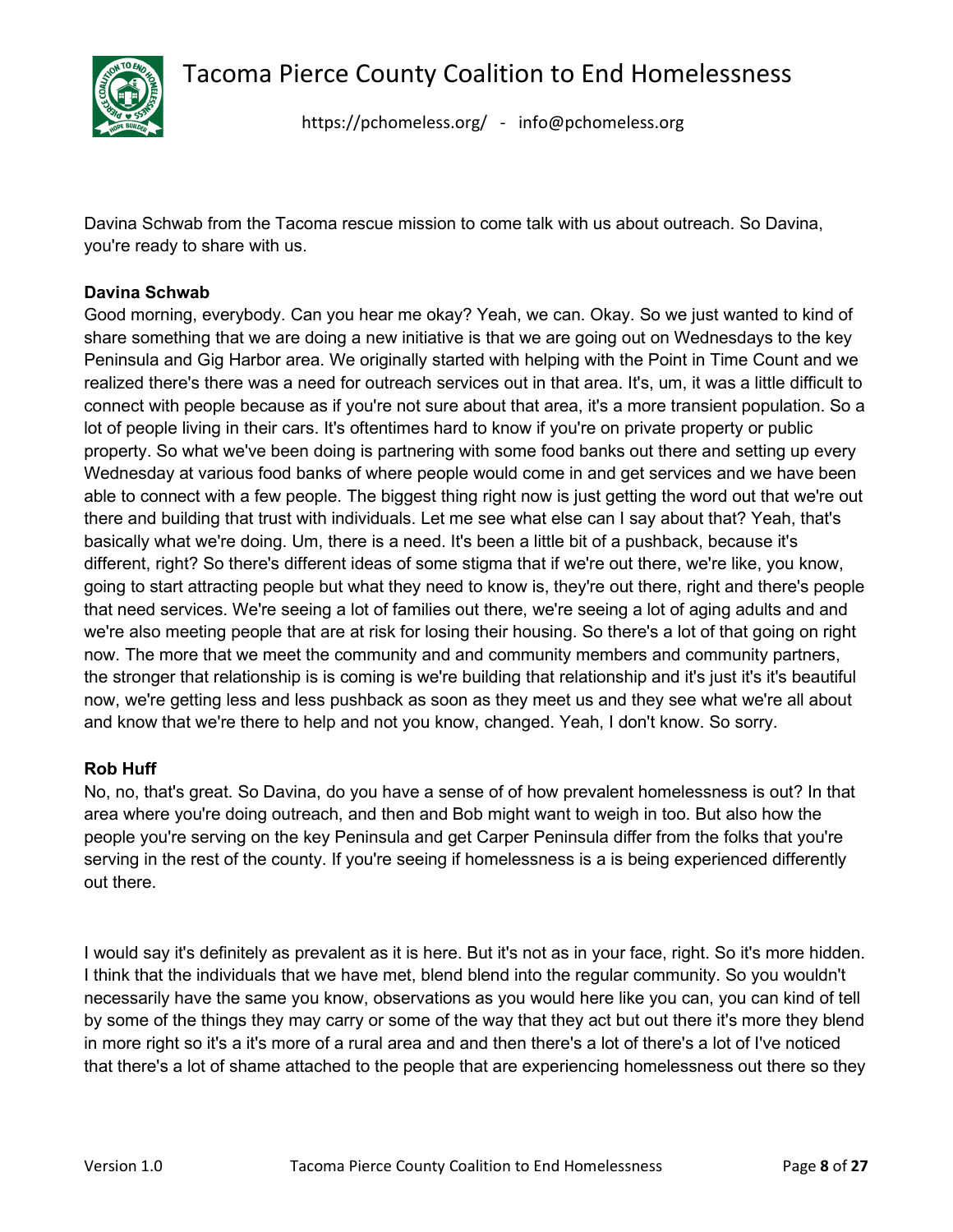

<https://pchomeless.org/> - info@pchomeless.org

try to hide and just stay away. So it's really right now it's so crucial that we're building that trust in relationship with the people that we're interacting with out there.

# **Rob Huff**

Yeah, thank thank you for that. Bob, is there something you would add or like to say about this new outreach? Oh,

# **Bob Vollbracht**

yeah, thank you, Rob. Davina and her team are doing an exceptional job. There's just no other way to explain it. As she mentioned, they started out to build relationships. And sort of educate the community. What I've personally noticed and our coalition has noticed is that in addition to the homeless people that they may meet, and are starting to build relationships with they are getting the vein I'm gonna guess at about eight to 10 calls per week from the community from individuals who are working with with families. I think I'm talking to you two or three times a week about mostly women who are now found living in their cars. They're new to us coming coming to serve the food banks, and Davina and her team immediately reaches out to them. There is a there is a solidifying connection. And they're brought into our little community safety net group, which includes the fish food bank and Gina's Children's Home Society in Chapel Hill and just we're helping them we're in Davina has been able to provide that other side the all the other services and then we can release because we know they're in great hands and that's the other thing is that we'd lose contact with these people before they would just disappear and as Davina says kind of fade back into that half mile dirt road that goes into the woods. And now we're able to probably stay in connection with I'm gonna say 30% More than we used to. So it's gonna get better but it's it's really exceptional now. So thank you Divina Dobby and Emma.

So I have attached what we're doing right now is we are going month to month so we're kind of assessing the needs where where the heavy more you know where more people are accessing the food banks will will kind of change our hours. So what I'm doing is doing month to month scheduling and I put in the in the chat at our contact information for our contact information for our team as well as our may schedule of what places we're going to be at and we're hoping to right now we're doing let's see about four hours out there. What we're hoping to do is meet with more community, community agencies where we can set up and spend the entire day out there.

#### **Rob Huff**

Fantastic. So I see three folks with their hands up. So let's get through those. Theresa, I see your ears up first.

#### **Theresa Power-Drutis**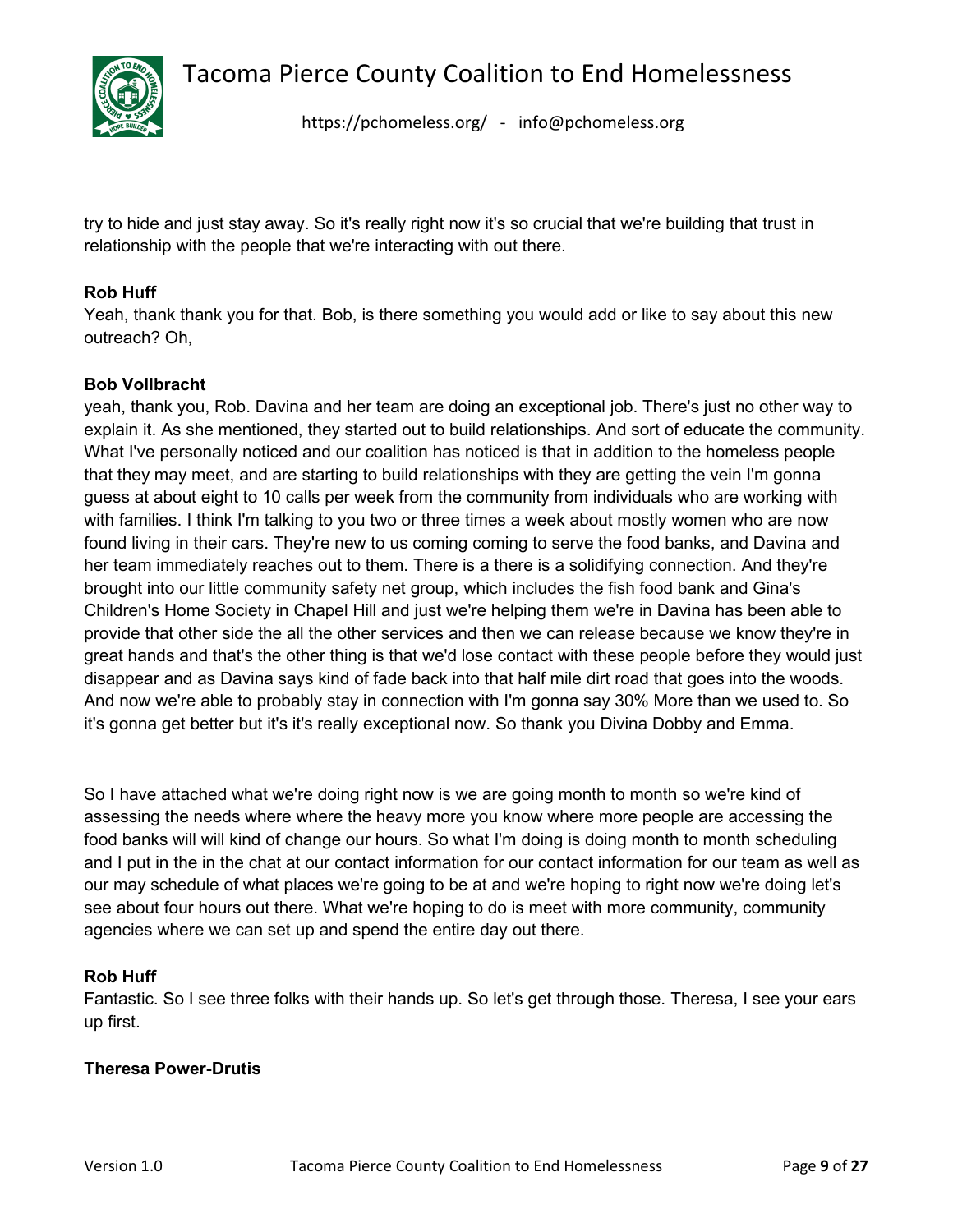

<https://pchomeless.org/> - info@pchomeless.org

So first of all, thank you all so much for heading out to the key and Gig Harbor because that is kind of no man's land as Bob can attest to. So if you are like the, the front line, and I want to ask, I don't know if you have any thoughts right now or if this will come later, and please come back if it does. Come later, but there must be some ways that you are seeing some gaps that maybe organizations that are involved with this group might be able to step into so please bring those forward when you find them and let us help with your efforts. To get some services out to people who are in that space. And also the the outreach to the community. You're really right on about how important that is. And I'm appreciative of the fact that you're taking attention and time with that. So also please let us know. I'm offering Laurie here as the great person who's really good at conveying things with images and if you need some materials that are specific to that area, please let us know and we'll see what we can come up with. Thank you

#### **Rob Huff**

great and Jan your hands up Ah

#### **Janet Runbeck**

yes, I'm I am wondering it's called a rescue mission does so much and many of us rely on to come a rescue mission for all the resources that they provide. Davina, I have your phone number as the search and rescue van driver. So if we're out in the community and somebody needs a ride and it's not anything that the Tacoma Fire Department van can handle as far as picking up somebody in an encampment and getting them to care is Is there another search and rescue van with TRM and another driver or or do I mean I've got your your name and your cell phone but if you're going to be in the harbor on Wednesdays that we just need to duplicate you know like 1000 vinas and TRM is to make the world a better place. So what what is your who can we call for for rides?

So, we we want to be very intentional with what with verbiage share so we we offer transportation in for this to shelter or if we are working with the individual on on meeting goals. So with that's the only kind of transportation that we offer. So if you met somebody that was in an encampment that want needed to come into a shelter you could call us. You could call I put our information in the chat. So right now we have the outreach that is during the day and then we have search and rescue team that is that is in the evenings where we are working on expanding our program so and we're in the middle of hiring a couple people so during the day we will end up having two vans, which one would be out in the KP, and one would remain in Tacoma and Tacoma Lakewood wherever we're working that day. And then we're hoping to also expand the search and rescue so that we have to as well so that we are covering every day of the week. 24 hours a day. So we're working on that but in the meantime, you could use the contact sheet that I put in the chat, search and rescue is after four and the outreach team is from eight to four I hope that answered your question.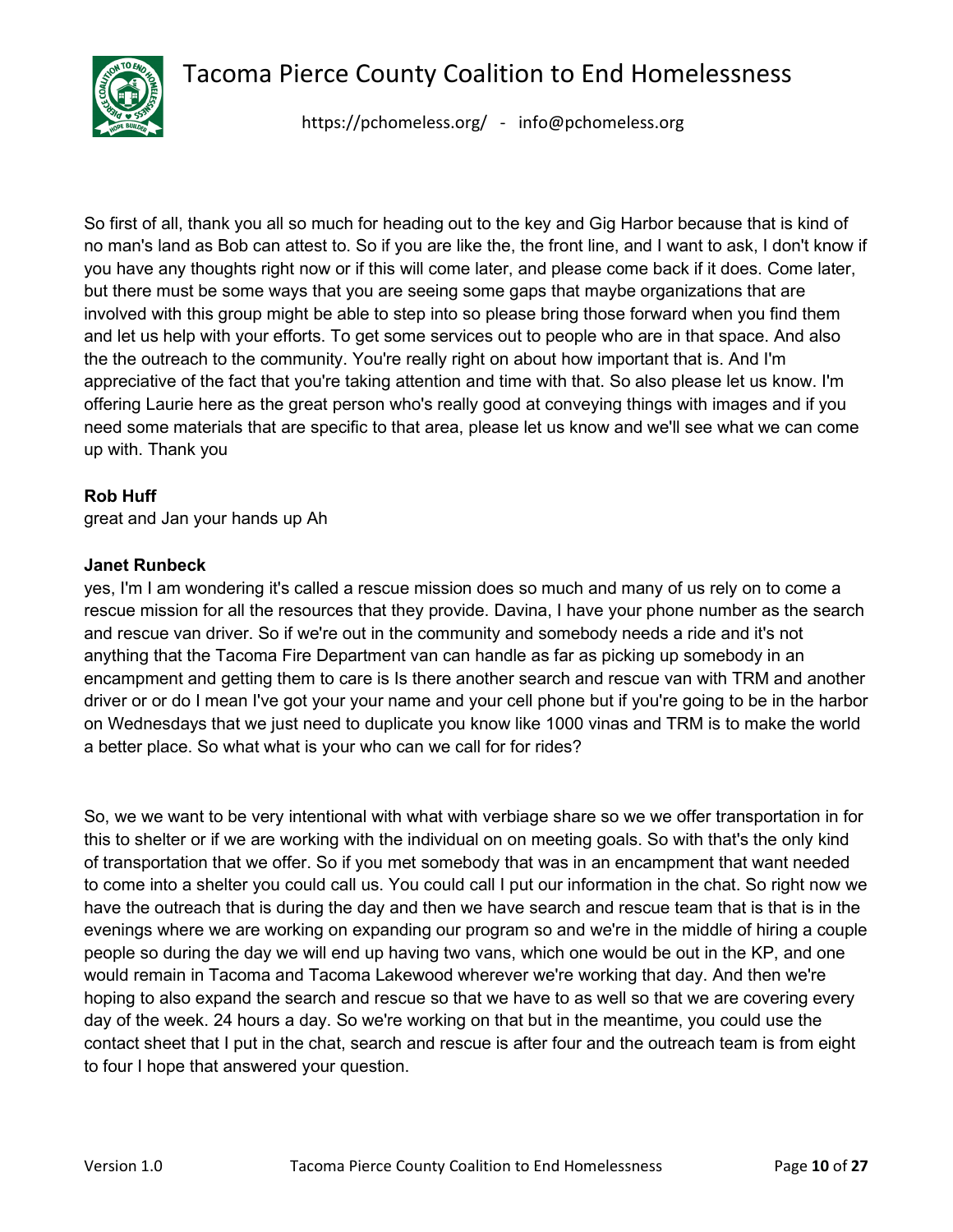

<https://pchomeless.org/> - info@pchomeless.org

# **Rob Huff**

Thank you Davina. And really trying to

what we're hoping to see moving forward as we established kind of a place out there in the KPN Gig Harbor area is that we would have partners join us maybe have a van that could come out and possibly do some kind of services because I believe that the more we have in one area for people to come to the more we're going to attract those individuals.

# **Rob Huff**

Thank you for that and J has her hand up and then Erica and then Bob.

# **Jay Warley**

Hi, Davina. Thank you for everything that you do. One of the things that I've noticed living out here is we are starting with every sweep to get some of the people that I recognize from MLK and downtown, starting to Panhandle out here at some of our local grocery stores and stuff like that. And we're getting a huge influx of daytime that from Tacoma and daytime use like people will come over here on the bus during the daytime and panhandle and do things and or browse a store and then head back to Tacoma. And that has been something that's recent in the last month in particular, but stores are starting to get hit almost every day and things are starting to get a little iffy out here. Somebody actually shot someone else and accused them of stealing even though they weren't because of the amount of debt that we're having.

# **Rob Huff**

Thank you for that. And Erica

going back to the transportation and seeking resources. I can follow up on this because I haven't looked into it since pre COVID. But if any encampments are helping with state services when you onboard, like Medicaid and the public assistance, the local DSHS office offer work cards for public transportation and I I know that if it's any behavioral, mental health medical appointment that you can actually have the public transportation come and do pickups by appointment. So every encampment should probably get on board with that for the transportation if you haven't already, and I'll confirm by next week that that they're still offering that because this is a pre this was pre COVID But it's been around for so long. I wouldn't see why they would cut that. Transportation. Okay.

# **Rob Huff**

Thank you, Erica and Bob.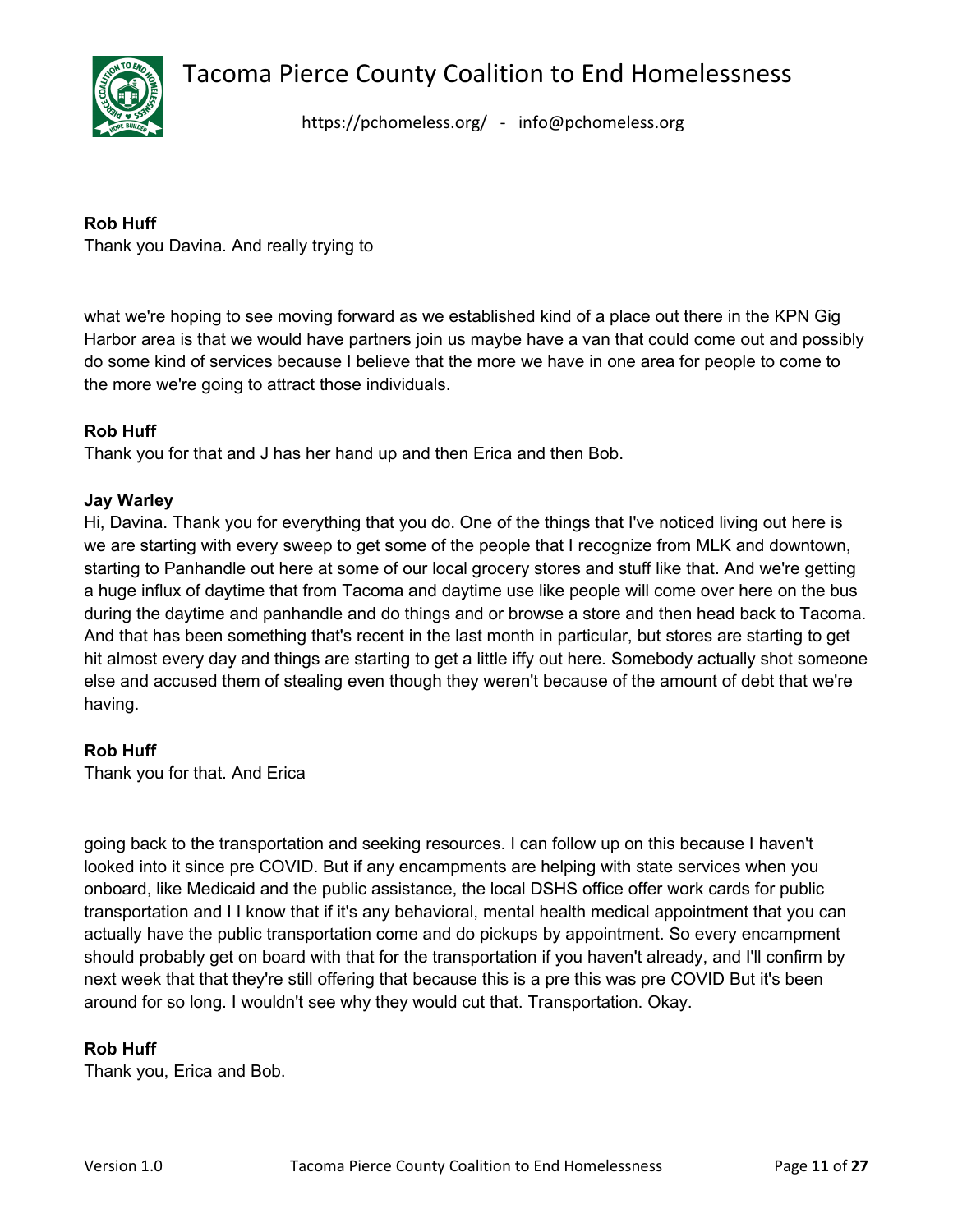

<https://pchomeless.org/> - info@pchomeless.org

#### **Bob Vollbracht**

Oh, yeah, thanks. Just Just a quick note, referencing the Venas work in including other partners to come out to Gig Harbor in the KP. For several months, we've had very nice offers from Peninsula Community Health who has a mobile, medical, dental, van and community health services to provide mobile on site services. So the veena is going to coordinate that as with with her visits, and we're going to be focusing on the use of those groups and community health fairs as well. So we're getting any offers we get from through our little coalition here to provide services we refer back to Davina at this point, she's the TRM is the pro there, they know how best to organize it. So that's, that's it. There's a lot of just a lot of good progress. So thanks.

#### **Rob Huff**

Thank you Bob, and thank you again Davina. For joining or being willing to join us this morning. A lot of good information and we love to hear about the good work spreading to the rest of the county.

# **Davina Schwab**

Thank you for having us.

#### **Rob Huff**

Great and if folks have additional questions or comments for Davina, I don't know if you can hang out for a few minutes but the chats available for that and great resource there. And we are going to shift to our next item. And what I wanted to do is carve out just a few intentional moments to talk about this encampment mapping project that that is just getting started. Richard, do you want to talk about the about this idea that you've been pursuing?

#### **Richard Dorsett**

Yes. Thank you especially came about with the inclement weather idea coming from last year and my involvement during the cold weather was not having a efficient list of where the encampments are. And there was a lot of inefficiency where we be hitting the obvious and missing some of the less obvious encampments. So the idea of having a up to date list and or map whichever format needs to be in would help things be more effective. As Jan pointed out, June's only a few weeks away and despite the cold weather recently, we could have a heat event in no time. At all. And to be prepared for that. There are three pieces that seems to me and I know others are working on the first two which is what is it that triggers the weather event and that's not what I've been working on. The second is the storage of supplies. But the third is the mapping. So what I've been doing is sending the list of encampments that I see and I'm aware of and an approximate number of tents to Jeff Rogers at the county. I know Jeffrey has sent some numbers in and my plea and my encouragement is that if you do in fact see an encampment, and it could be a single. We've got encampments in Tacoma that had been done for for many months. And while they're only a single structure, I think they do qualify as being an encampment. So the My request is that if you see and can't get that information to to Jeffrey, you could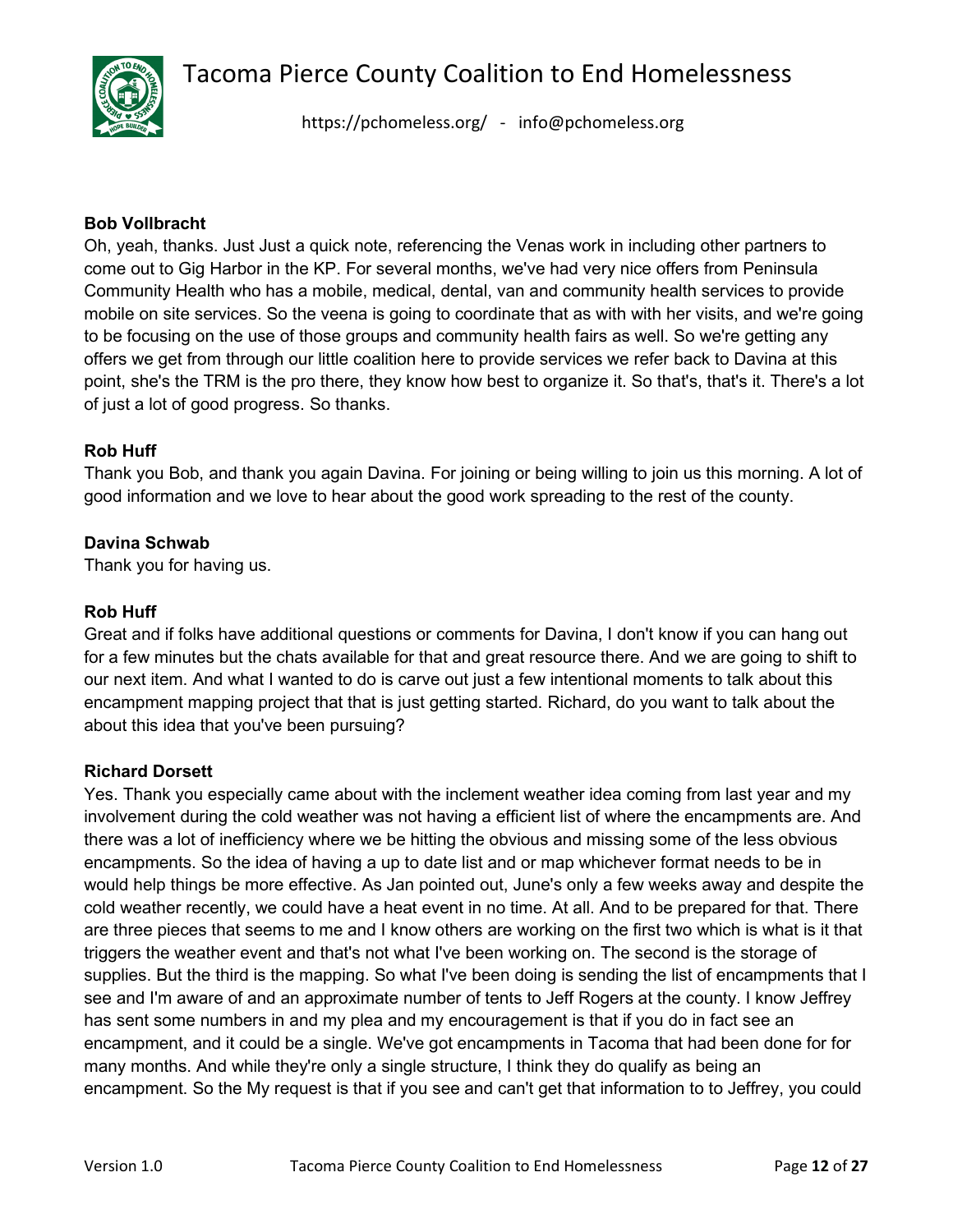

<https://pchomeless.org/> - info@pchomeless.org

also see see me or Ed Jacobs is keeping a running list of this as well. And the hope and the goal is in the next coming weeks that we would have some kind of mapping that would be able to help guide not only where they are, but help us be a little more efficient as we go out to do the outreach. So that we don't have three or four people visiting the same encampment and distributing multiple supplies when we could be distributing those to more encampments and more people so that that's kind of what my my push is, but But please, if you see them, call them in or email them and we can get that list going to help Jeffrey or Jeff Rogers at the county as we move further along in this mapping process. And I think Jeff may be on the call and they have some thoughts on this as well.

#### **Jeff Rodgers**

Yeah, real quickly, I'll just say that. Yes, I'm collecting that information. We haven't decided yet. If it will be a map or just a list. We're still having those conversations. So please send me any information you have. We are also working on policies and procedures regarding severe weather, both hot weather and cold weather and creating a standard policy with regard to how we address the needs of homeless during severe weather incidences. Just so you're aware we're working with the City of Tacoma City of New Orleans city of Lakewood Emergency Management departments as well as the Pierce County Department of Emergency Management in in addressing these policies and procedures, trying to find common ground. Hopefully we'll have common ground but if not Pierce County will definitely have policies that will adhere to during severe weather. And lastly, I'll say that we're also having conversations about storage locations to store items that can be used during severe weather at different locations throughout the county. So that outreach staff or any folks who are going out and trying to outreach to folks in encampments have access to supplies and things they may need during the severe weather incidents. So that's the third piece of work we're working on as well. Is

#### **Richard Dorsett**

this likely to be completed in the next few weeks? I

#### **Jeff Rodgers**

can't guarantee that that's going to be done in the next few weeks. We do have a rough draft of a policy we've got this being vetted around a few people currently. More to come, I guess is what I would say.

#### **Rob Huff**

Okay, thanks. Thank you, Jeff. And I see Jan's hand up and then Bob.

#### **Janet Runbeck**

Jeffery does the county now does human services know that the coalition has kept working on an emergency distribution network system, and we've invited several partners to be part of this distribution system for inclement weather and adverse weather effects because of a sense of silence of knowing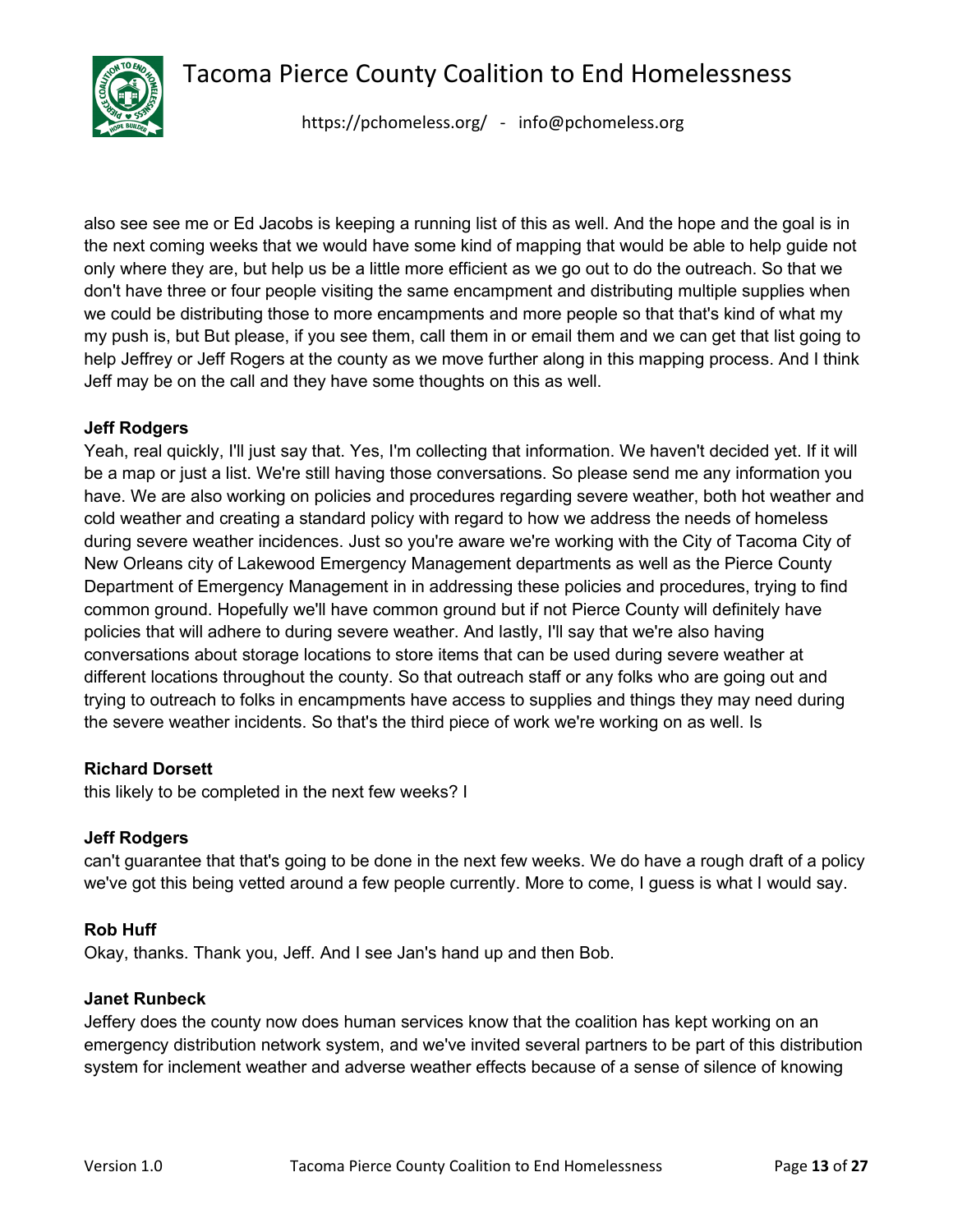

<https://pchomeless.org/> - info@pchomeless.org

where we are where the government is in the response to inclement weather and adverse weather events. So why is the coalition not invited to the table in this planning session?

# **Jeff Rodgers**

That's a great question. I will take that question back and I will get back with you on that.

# **Rob Huff**

Thank you, Jan and Jeff and Bob your hands up?

# **Bob Vollbracht**

Well, you know Jeff, if you can give me an update. We had been talking with several churches in the outlying areas on the KP and Gig Harbor about being more neighborhood inclement weather shelters because the one we have in Gig Harbor which is Chapel Hill Presbyterian Church, is really an emergency de m. Focused shelter. We were asked to put our efforts on hold and talking to those neighborhood churches on the KP and Gig Harbor by the county council won't tell you who and now I'm concerned because just just for your information, I checked with the Gig Harbor Civic Center. Yesterday. I got a call back from the chief of police, which was nice of him to personally call telling me that the civic center would not be open but they would continue to use Chapel Hill as the Gig Harbor inclement weather location. I then talk to Chapel Hill who told me nothing's been finalized. Yes, they may be open as a day. Shelter, but they are going to use 95 degrees Fahrenheit as the temperature trigger. I objected to that or told him I felt that was too high. So what I guess I'm looking for is some consistent communication, where we can all work together to say if if Dan Whitmarsh at Lake Bay Community Church would like to open up he can do that at any time. But if we can provide him water and some other support volunteers, we should have those conversations and I feel that we're a little bit limited right? Now waiting waiting for the county. Can you give me some guidance here?

#### **Jeff Rodgers**

I've taken a note on that conversation as well. And I will share that as well. internally. Thank you.

#### **Rob Huff**

All right. So Richard or Jeff. Jeff, do you mind dropping your email in the chat? So if folks do have additional locations that they can add to either the list or map whatever develops? They have a way to do that. That would be fantastic.

# **Richard Dorsett**

But data coming from the peninsula I think would give us a much more will give us a more robust list or map or whatever occurs. Most of the data that I have comes from Tacoma and proximity so reaching across the pond, I think would add value to whatever we come up with. Yes,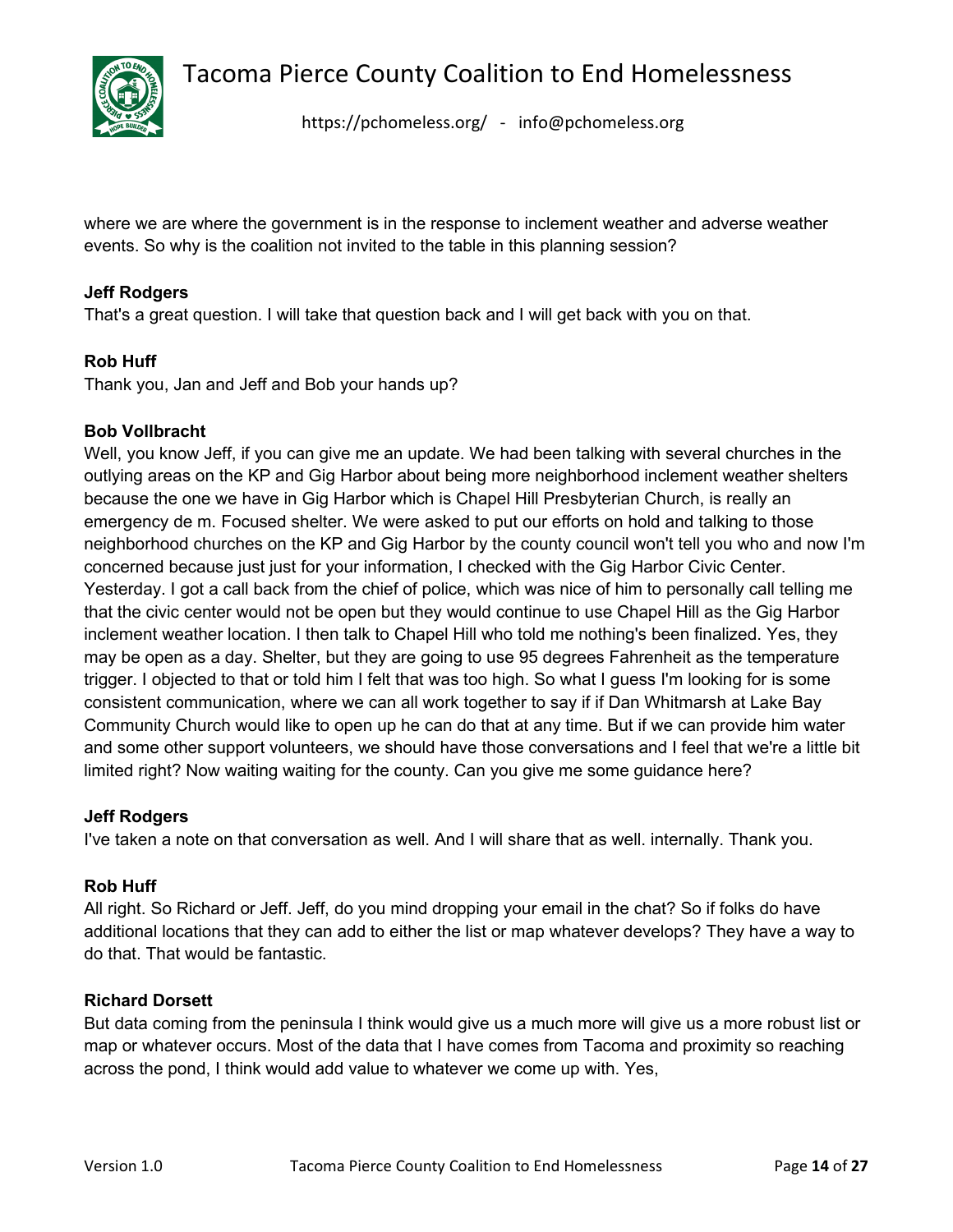

<https://pchomeless.org/> - info@pchomeless.org

#### **Jeff Rodgers**

I have a list of locations Bob that you provided several months ago. I'll be reaching out to folks on the peninsula to get that updated. So I do have a list that was provided a few months ago, that can be updated. I'm also working with some folks at greater lakes on areas that are out in eastern Pierce County they visit for Gleek to get that on the list as well. So the list is growing, working with different folks in different regions of the county who do outreach and know have locations in those areas. So Divina if you're starting to work out there and want to share what you find when you go out. That would be great as well.

# **Rob Huff**

Great. And, Jeff, I don't know if you've talked to Todd who spoke to the coalition here a couple weeks ago out of that. Ordering recovery Cafe but it seems like he might have some specific ideas in the ordering area. Jan, I see your hand up.

# **Jeff Rodgers**

I'll reach out to Todd just so you know. Okay.

#### **Janet Runbeck**

My chat is blowing up right now. Several people on this call are saying what is going on? There are duplicate efforts going on? How is the community at large to know what the emergency planning is if we don't have the community involved in the last two weather incidents in 2021. It was this coalition. This coalition is the one that showed up with water with volunteers with who does what where I was on the phone every day all day long during these things. I have been asking the county for some kind of a plan and we're not even invited to the table. So I feel a letter percolating in my brain here. But this this is crazy because that who is saying that they're planning and not including us, the main ones who came to the table in the last two extreme weather events. So I don't want to hear that there's planning and then tomorrow we have a inclement weather and you guys are still back there planning. So I'm expecting to be invited to the table. It can go to the coalition in general, the cola you can have as many folks as you want. It. We I'm sure we saved people, but it was this coalition who saved people. So I'm actually there are a lot of people on this call who have put in a lot of time to develop a plan in the absence of government. And now you're telling us that you're doing this? What I bet there are churches out there saying, Okay, we'll be part of this distribution system. Are they saying that to you, government or to us? Are they saying it to both? them? Do you know the conversations I've had with EF N EF n is already committed to getting us half of a container full of water. they've not had this conversation with the EM, right or with the county. So I don't get it. I just I just don't get it.

#### **Jeff Rodgers**

I've taken notes on what you've shared.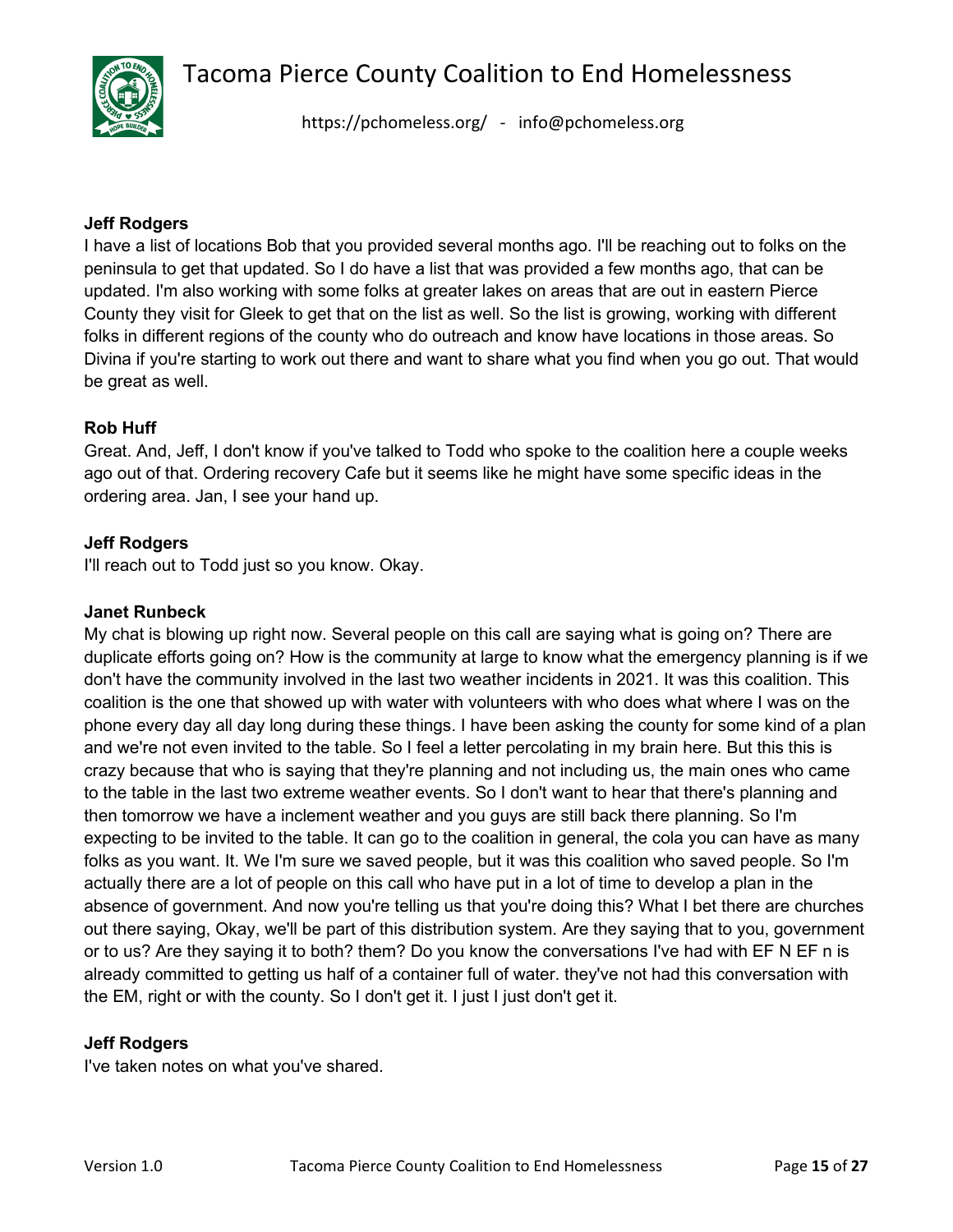

<https://pchomeless.org/> - info@pchomeless.org

# **Rob Huff**

All right. And Bob, I see your hand up again. And if you're speaking you're muted right now.

# **Bob Vollbracht**

Sorry, man, my camera is on the ugly mode. So it will show me today. From what I can tell in scene how looking at the past em conversations with Chapel Hill, how the coalition has worked so hard to stress and deal with inclement weather I think there's a difference of opinion or we're not all on the same page versus a D M facility and what that means when there's an inclement weather need. Are they the same locations? Are they not? We should have more I. That's the conversation that I think needs to needs to be level set. Before we can move forward. I just keep getting mixed messages. And to John's point, we have stopped looking or additional shelters as of 952. Today, we are back looking.

# **Rob Huff**

Thank you. Thanks, Bob.

#### **Jeff Rodgers**

That is a challenge. What role does D EM play what role does Pierce County Human Services play and those roles are going to be clearly defined within whatever policy we create. So that's coming, I guess I would say, and Jan, just so you're aware, and Ed is part of our conversations representing the coalition with any of the conversation we have with our Department of Emergency Management city of Tacoma, Lakewood, and then the representative from Puopolo. So the coalition has representation with Ed Jacobs, who's a part of those conversations.

#### **Rob Huff**

Thanks, Jeff. And I do know Ed has been attending those those meetings that have been happening on Friday afternoons. So he is I'm sure relaying some of the concerns. It just sounds like maybe a meeting to get everybody on the same page would be worthwhile. Since it sounds like there might be some duplication happening. So I'm glad we talked about this this morning. Let's Oh, I see. Garrett has his hand up. All right.

#### **Gerrit Nyland**

I just so I'm with the county on the periphery of this but the leadership conversations have been that what Jeff is working on is something that functions outside of the Department of Emergency Management, right Diem Department of Emergency Management works on big things and the goal is that human services developed the ability to respond to normal cold weather and normal hot weather and normal smoke events without needing to escalate to Department of Emergency Management. And, again, I'm committed on the periphery. But that that's been the clear indication from leadership is that there may still be events that need to escalate beyond what human services is capable of doing through its providers. But that's the goal is to be able to distribute water to all the encampments without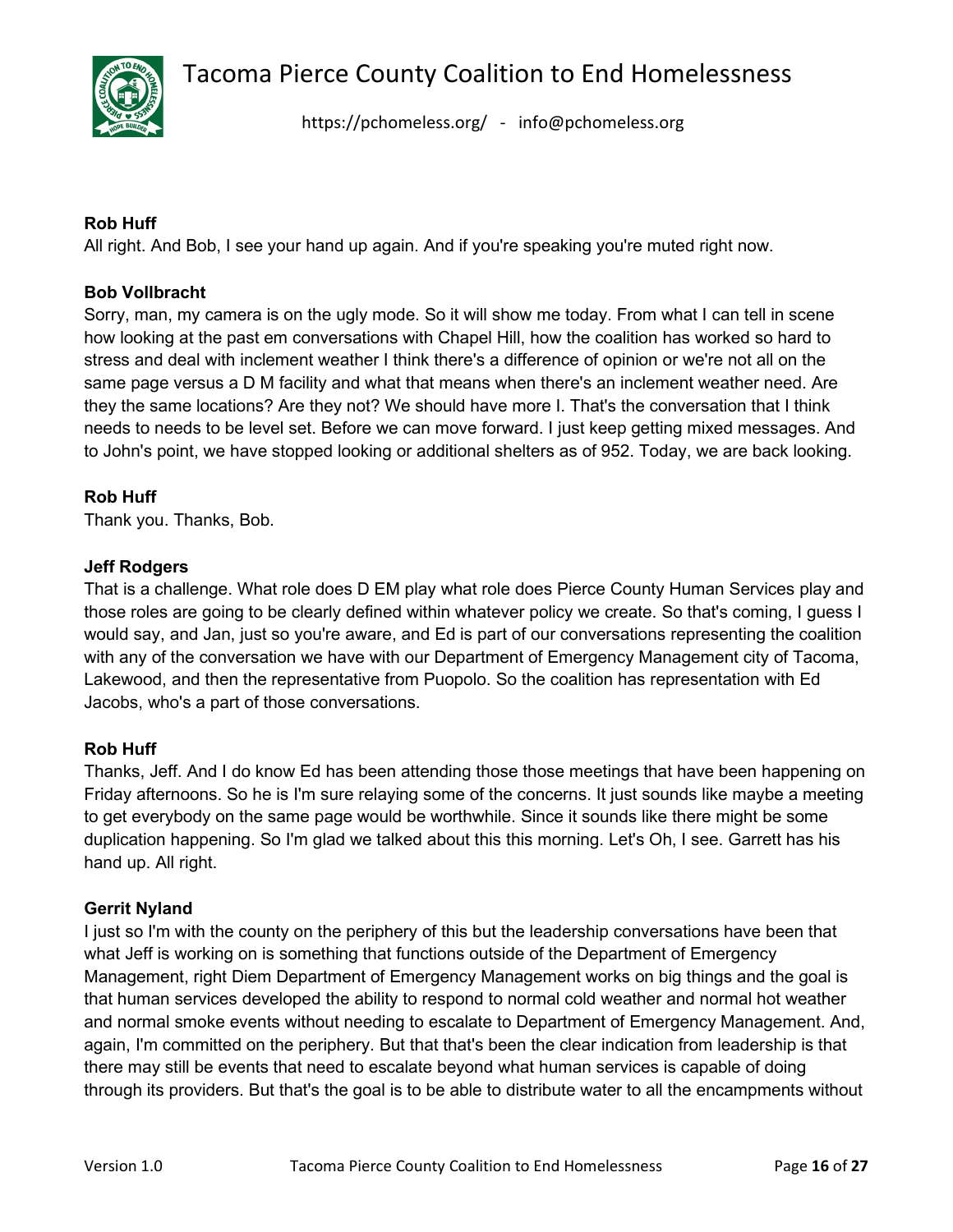

<https://pchomeless.org/> - info@pchomeless.org

needing to involve emergency management that it's normal operations of the homeless system. So how that comes out in the policy is Jeff and his team but but on the leadership side of the county, at least again, the goal is to have these capabilities built into the homeless system because emergency management really is about things that don't happen normally and aren't built into normal operations. When it snows snow plows come out, they plow the roads. That's normal operations when it's when it's a month of snow and the snow plow, people run out of sand. Emergency management comes in to help them to find sources of sand and things like that, right. That's where emergency that's like the delineating line. So the goal is to have human services capable of responding to normal annual weather conditions in ways that keep everybody alive.

# **Rob Huff**

Yeah, thanks for that clarification, Garrett. So I think I think Jeff has heard us there's a clear desire on the part of the coalition members to be a more included part of the planning to make sure that the folks who we've been advocating for are going to be taken care of in the next critical weather event. And so let's let this sit for now. And come back to this battle next week. Jeff, maybe we can do a quick report back next week to see where this is at. All right, so let's shift to our next item on the agenda and what do you know we are running behind on the agenda? And I thought today it was going to be a short meeting. But this is all really important conversation. So why don't we shift to do our breakout conversation right after the government updates, and since we're close to 10 o'clock, let's move into those government updates. So I did get you may have heard earlier the mentioned from Monique that Caleb is out of the office today from the city of Tacoma. He is not able to join us today. However, he did send me an email last night with information that he would like me to share. So I can do that here verbally and I can paste this in the chat. After walking through these items. But what did he share? Link to the shelter, emergency temporary and emergency shelter performance pages that they report to the city council which I will drop the link in the chat. In terms of encampment outreach is report is that the heal team visited nine locations over between May 2 and sixth which resulted in contacts with 42 people. Five individuals were connected to resources. I am not sure if that means that they actually moved into shelter. I can ask Caleb for that clarification. There is a critical item here that I wanted to share. And it regards the services that the Gerald's trying to expand at brotherhood rise. So on May 25. A community meeting is going to be held with the surrounding community regarding expansion of shelter at brotherhood rise at 2135 MLK Jr. Way. This meeting is going to be held virtually and let me put the information here in the chat. This is a real advocacy opportunity for members of the coalition to encourage the city and community members to to move forward with expansion of shelter at that site. And I don't know if Gerald is still on the call. Yeah, Gerald you already you want to say anything about this upcoming community meeting?

# **Gerald Daniels**

Oh, no, I just kinda agree what you said it's a good opportunity for the coalition and community members who really care to get involved to help us really put this out there presented to the community as an opportunity to help one you know make, make the community more productive. By being able to,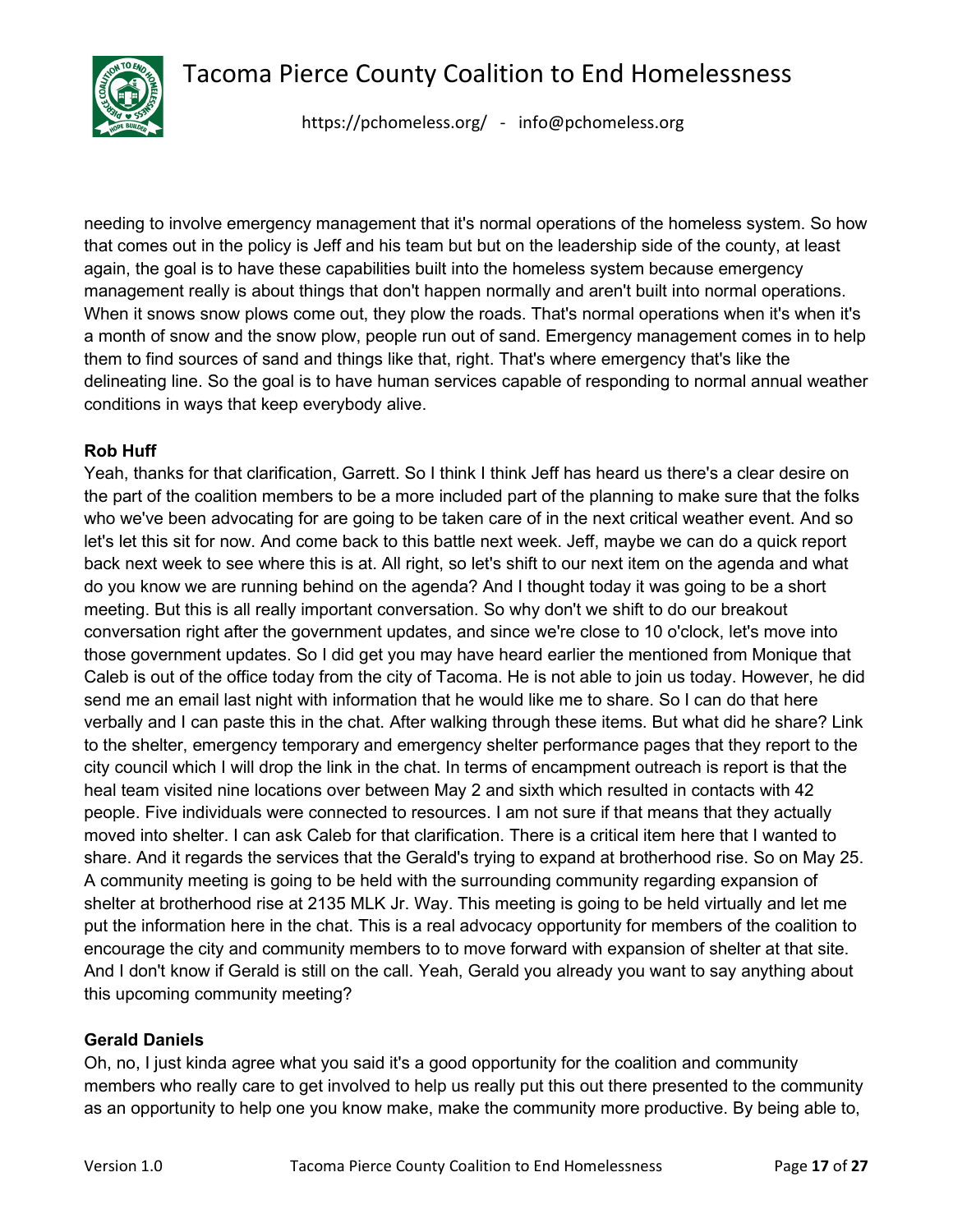

<https://pchomeless.org/> - info@pchomeless.org

you know, house people to give them services and, and to show that they can make a difference. Because those who will be building a house and people we actually are actual clients, and we've been training them on how to build those properties. And so I think it's a good look and a good push

# **Rob Huff**

great. And, Gerald that site, if I remember right from the city briefing a couple of weeks ago, would expand the number of shelter spaces on at brotherhood rise by 35 spaces that right?

# **Gerald Daniels**

Oh, well it wouldn't expand because you know, we're not really a shelter, but it will be to 35 we will use for that actual area and hopefully we can expand from there.

#### **Rob Huff**

Okay. Great. So yeah, I do encourage folks if they have the ability to attend that community meeting, and share your support for that project. Those are the updates that I have from the city of Tacoma. He also offered some an update about the fob hope site Monique site at 82nd Pacific Avenue. But we already heard from Monique with a even more pertinent update. So we will move on any questions about what was provided by the City of Tacoma? All right, so let's shift over to see Jeff if you have any additional updates from Pierce County Human Services.

#### **Jeff Rodgers**

I do and I apologize. My camera's off but my computer's been kind of lagging this morning and sometimes when the cameras off it helps. Um, I just wanted to share that we're going to be releasing a request for proposals also known as the RFP for a consultant to help us provide capacity building for existing agencies, agencies interested in receiving our monies. We know that turnover within nonprofit organizations is high. And we need to ensure that the agencies that we work with are successful, both operationally programmatically and financially. So we feel the need to provide some capacity building technical assistance kind of work. So we're looking for a consultant to help us advance that work locally, to work with existing as well as agencies who are interested in getting our money who apply and aren't successful with that funding process. As we all know getting money from government is the easy part. But managing and administering those governmental funds that come with a ton of regulation and requirements can be the more challenging part. So that's coming down the pipeline soon. That is the only update I have for today.

#### **Rob Huff**

All right. Thank you, Jeff, for that update. Gerald, I see your hand up.

#### **Gerald Daniels**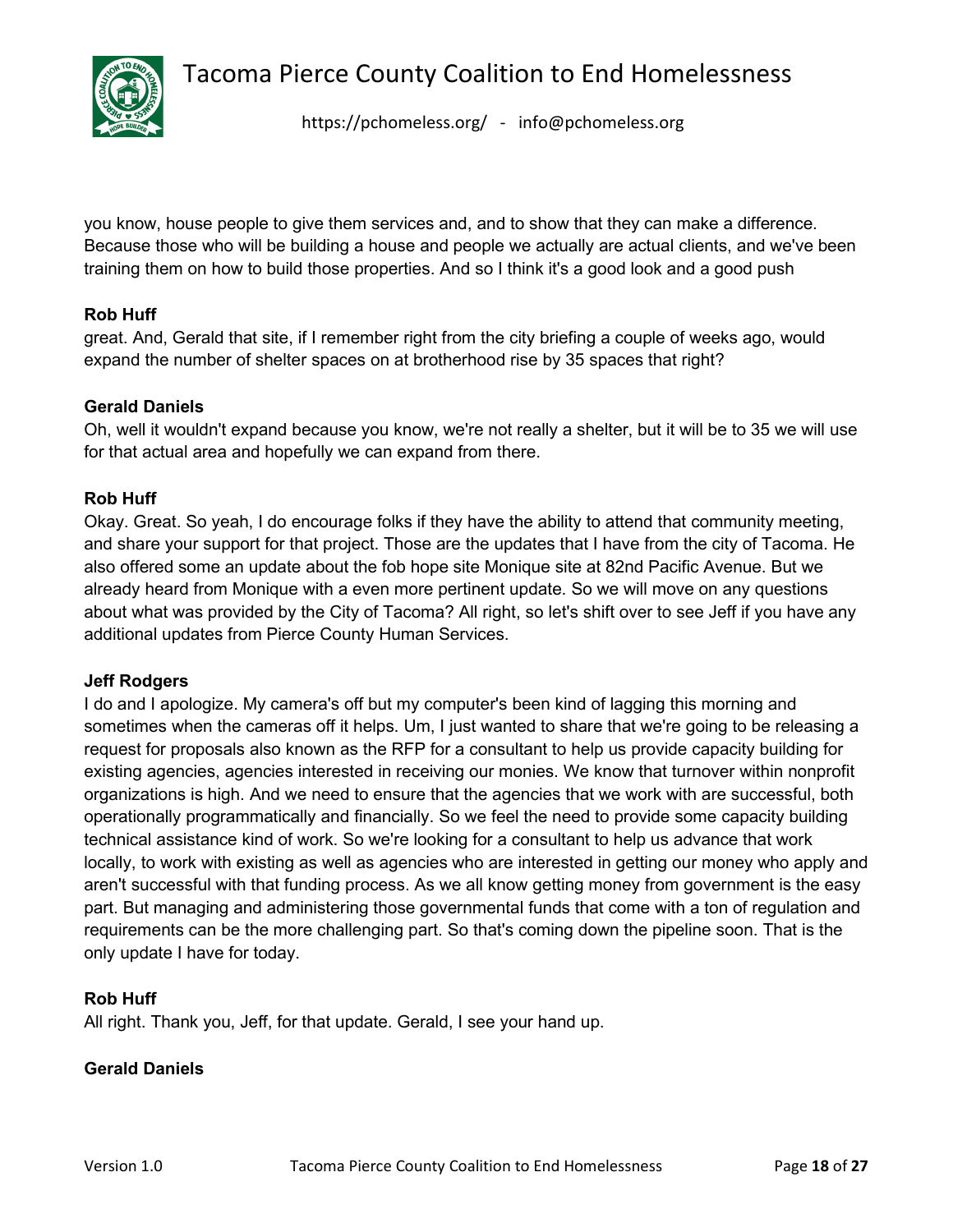

<https://pchomeless.org/> - info@pchomeless.org

Yeah, quick question for Jeff. So this agency that's kind of new to work with the county within the last year in a consulting work. How would that work be laid out as far as parameters right? Because it's easy to say okay, we bring a consultant in and have the consultant, go to an agency and show the agency how to work with the county but what we're experiencing is the reverse, right? The county needs to also understand how to work with that agency. Because each of us work in a different way based off our vision and our model. And with the bureaucracy comes in for us is when you assume that we don't know something as far as policy or understanding the spending, things like that, and that causes friction. So I think that's a great idea to bring a consultant in. But the write up has to be equal, because the county has stepped into new territory by taking on new ventures with new organizations. In order for this to work, it's like a relationship. When you go to a relationship, you have to know each other you have to get to learn each other. You have to understand each other's weaknesses, their strengths. You can't assume that because I'm a male, which I'm not, I'm talking to 10 pounds, but if I was a male that 145 pounds, you can't assume that I'm weak. Right? You have to come in and know my strengths. So if that's the case, I think it's very valuable to lay the right groundwork and to have a clear understanding that we're trying to help communicate and connect both sides of understanding that's what makes relationships better. Thank you, Rob. Thank you Gerald.

# **Jeff Rodgers**

I've taken some notes on that, Gerald.

#### **Rob Huff**

All right. So any additional questions or comments for Jeff? Please drop them in the chat. I just was looking at who's in our meeting today and I don't see Valerie here from Pierce County. Rental Assistance, so I don't know that we're gonna get an update. There. Jenny, do you want to share anything from the Tacoma Pierce County Health Department

#### **Jennie Schoeppe**

Sure. Hi, everybody. I'm happy Friday. I say this every time but I'm truly going to try and keep this short today because there's been a lot of lively discussion. And we'd like you all to continue to be able to do that. We're continuing to try and get folks vaccinated. The data actually look pretty good. hospitalizations are down the last week so that's great news. We've been working on trying to raise community awareness about our test to treat program and that is a program that connects folks who've tested positive who fit certain criteria. So are you know who are vulnerable to risk of illness connects those folks with free access to medications. If you would like more information on that, let me know. Yesterday was a really fun day I went out into the community with our COVID vaccine nurse lead, and visited nine shelter and other service sites to meet with folks face to face and share resources for our COVID vaccines for the on demand model that we're using. We shared some resources about hepatitis talked a little about the congenital syphilis cases that we're seeing, as well as educating people on the test to treat program and it was amazing. It was great. I love being out there. I love meeting face to face. We met some new contacts. So that's always good. And just to build relationships, and we got to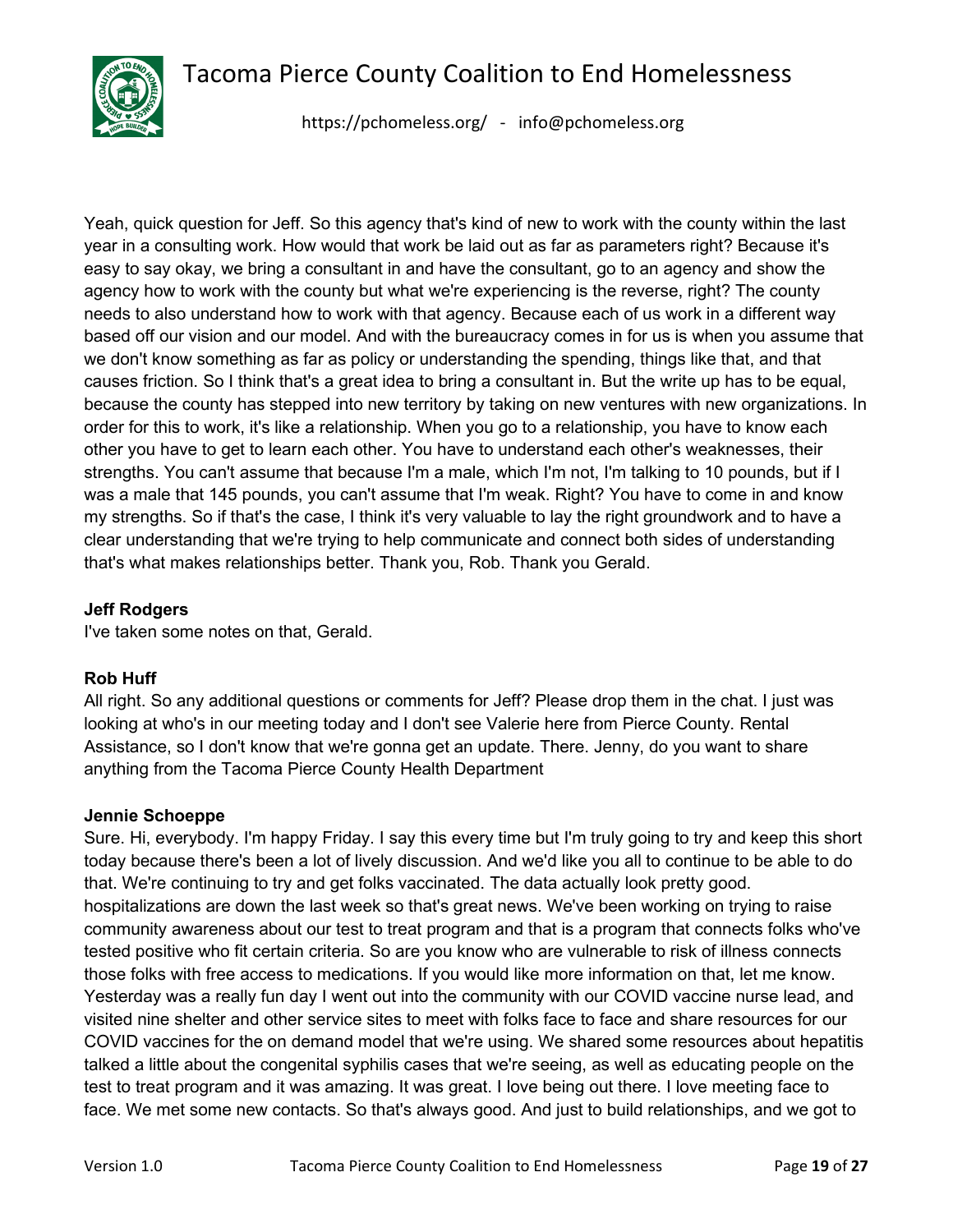

<https://pchomeless.org/> - info@pchomeless.org

hear about what folks needs are from communicable disease division as well as other support that the health department can offer, including an invitation to join an event that the rescue mission is having downtown later this month. So exciting stuff, please let me know. Excuse me, please let me know if you have questions about anything I've mentioned today or anything else. And just a reminder to anyone that might not know me or might be new to the call. I serve as a liaison between the communicable disease division at Tacoma, Pierce County, health department and our homeless service providers. You can reach out to me anytime and if I don't have answers, I'll try to connect you with folks who do. Thanks.

# **Rob Huff**

Thank you Jenny. And thanks for being here every week. Appreciate it.

#### **Jennie Schoeppe**

My pleasure.

#### **Rob Huff**

Excuse me. And I don't know if we have anybody from Pierce County Department of Emergency Management on the call. I'm gonna pause for a moment for that, just in case. All right, doesn't sound like we do today. So let's shuffle our deck a little bit more and shift over now to our breakout conversation and we'll start that with a review of what we talked about last week and Timothy if you can share the document if you'd like to kind of walk through it.

#### **Tim Harris**

Great. So last week's question was what do you do when you encounter someone with medical needs? On the street? And there were not really a lot of direct answers to that, but there were a lot of frustrations that were shared with the releases to the street and that sort of thing. There were some gaps in care that were identified and some things mentioned that people would like to see more of some of the general issues that came up probably not real surprising to hear is you know, people are encountering folks outside that shouldn't be outside that should be continuing their their healing and that came up quite a bit. Some horror stories about appropriate hospital discharges were mentioned resistance by hospitals, to treating folks who have been recently discharged and and also just difficulty in helping people follow up with their primary care in terms of getting information and and knowing how to be able to help people. There is a quote here that's worth pulling out. It's very frustrating that even for someone with many years of experience and advocacy around homelessness, medical mental health, that people with medical conditions are not getting needed care. We know the resources to refer people to but there may not be anything there. So it just seems like an area that you know needs need some attention. Some of the identified gaps in care. Wound Care, they're probably not a big surprise to anybody. But care is a general issues some places that exist that we need more things like them were mentioned like CLRS Park Place nursing care for homeless folks and the Ri international involuntary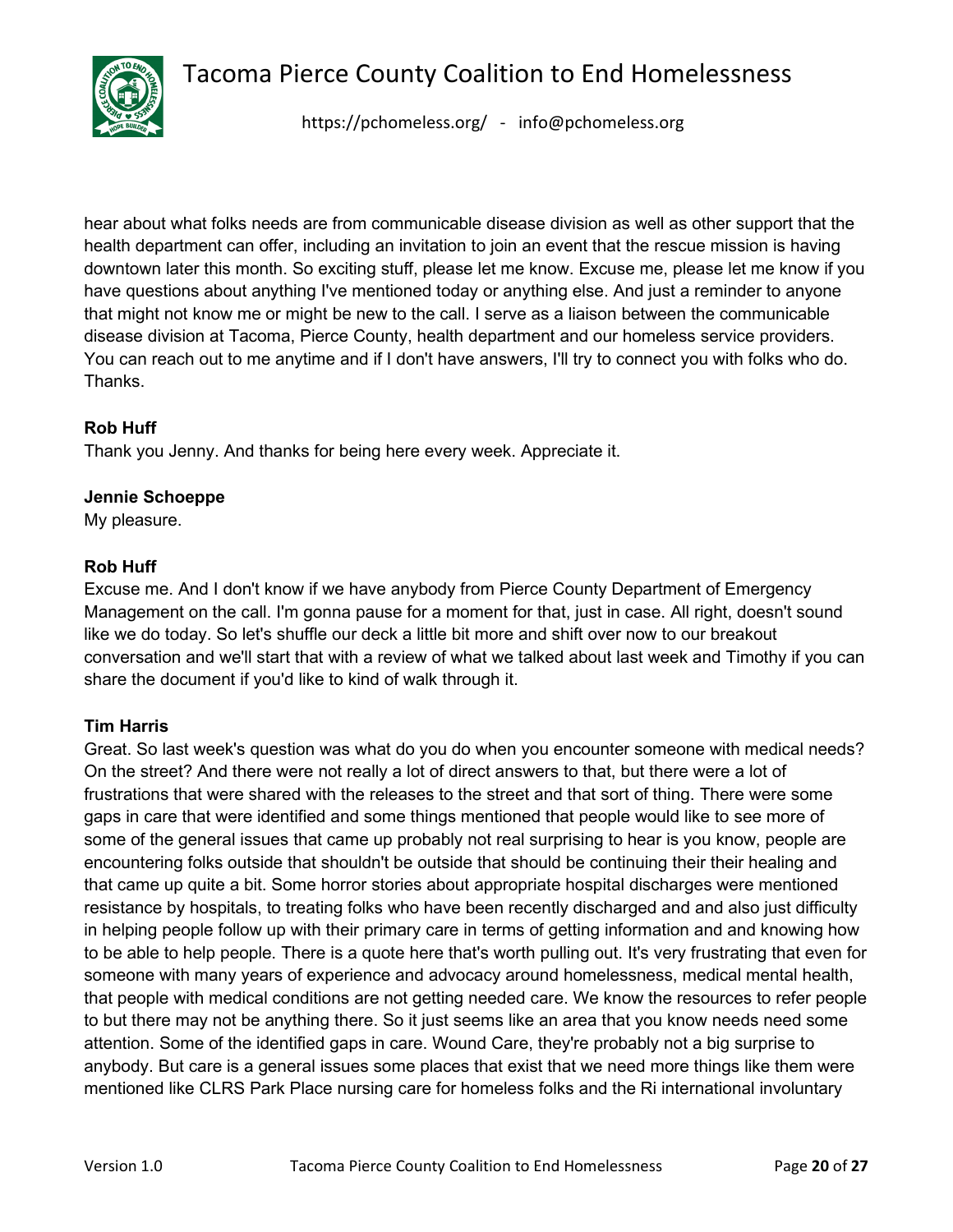

<https://pchomeless.org/> - info@pchomeless.org

admission center for people with mental health crises. See issue of people refusing hospitalization, medical attention due to addiction issues and some frustration around how to deal with that. One person taught there were one group talked about people needing training and how to spot DB issues or trafficking issues and try to pull that out. And get people help that they need. And apparently, there's a Medical Outreach Team at CMR. That's going to be coming to coalition meetings soon. Maybe they can help inform us a bit about this and and it was mentioned that the needle exchange ban does some wound care and some foot care but we need more things like that.

# **Rob Huff**

Thank you, Timothy. Any buddy with additional questions or comments that they would like to share regarding our breakout from last week. Let me stop sharing this so I can see you all right, not not seeing any. Thank you again for doing this Timothy. I've had some comments in the background about how much value it does add to have these summaries and go over last week's conversation. So it's really appreciated. Courtney your hands up?

#### **Courtney Love**

Yes, it took me a second but in addition, just a reminder, to create effective change, we need to change the system. And the citizens or the initiative to the legislature that whole Washington is collecting signatures for currently is a pathway to creating the change of the system we need. You can find petitions near you via the website whole washington.org. Thank you.

# **Rob Huff**

Yeah, thank you for that, Courtney. All right. So with that review, of last week's conversation set aside so I was struggling at the end of the day yesterday to come up with what our breakout conversation should be today. And I thought why not turn to inspiration. So let's spend the next 15 minutes talking about where are you finding your current inspiration for your work to end homelessness. As we run into these hurdles and challenges, it can be awfully easy to be discouraged, but what keeps you going that's that's what I thought we could talk about in the small breakout small room breakouts this morning. So let me set up these rooms. This will be the same routine that we do every week. I'll put folks in a room with five or six other individuals, please have at least one person take notes from the room and share those in the chat so that Timothy can pull together those notes after the fact and we will come back to the fall to the regular meeting at 1028 I hope everybody has a good conversation and I will broadcast the question to the full group to the breakout rooms momentarily.

#### <Breakout Sessions>

#### **Rob Huff**

Welcome back everyone. Hopefully that was a good opportunity to network and have a conversation please. As a reminder, paste your notes into the chat so that Timothy can collect the knowledge of how Earl being inspired to do this work and appreciate appreciate that. Let me take another look at my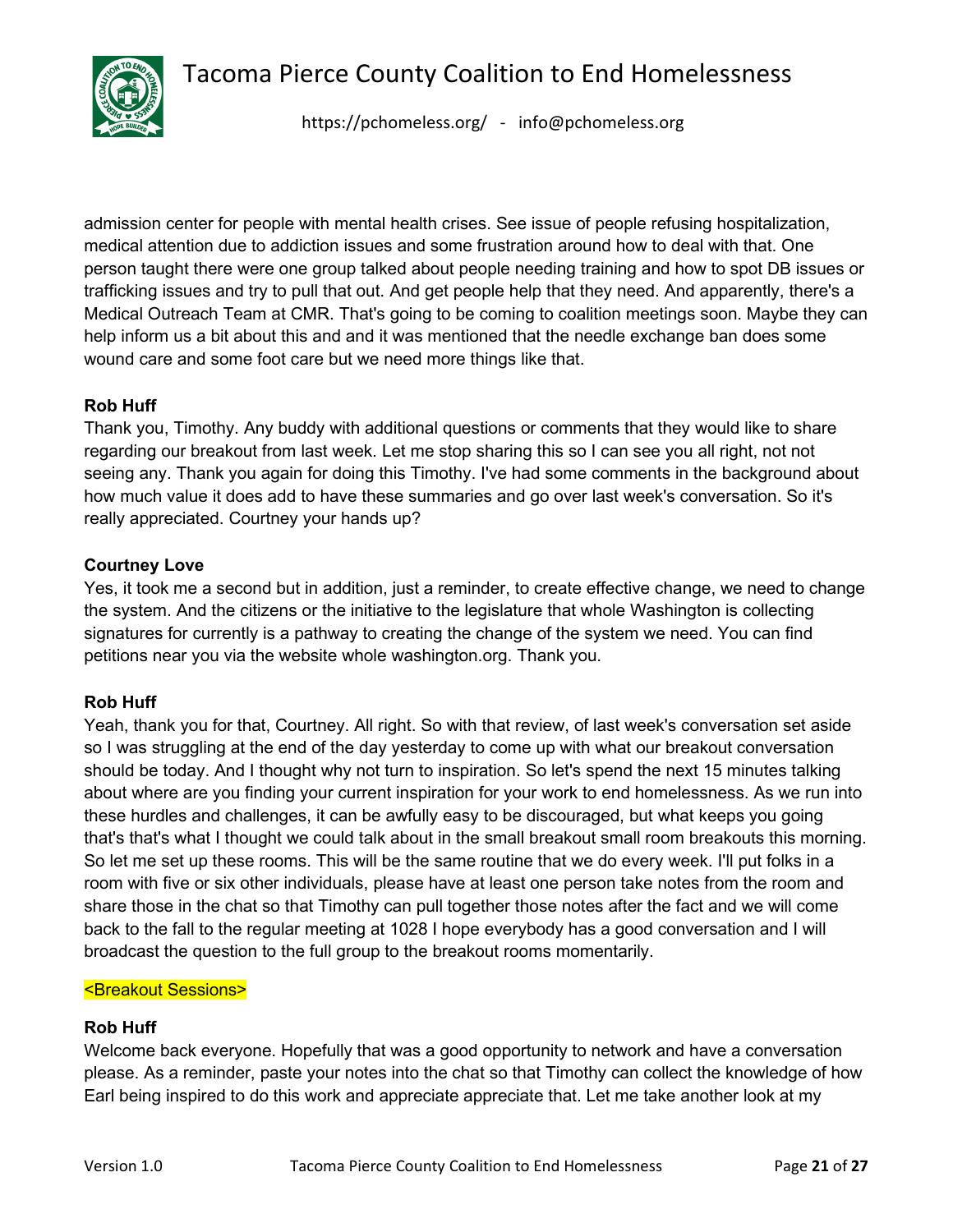

<https://pchomeless.org/> - info@pchomeless.org

agenda. So what we have coming up next is a quick advocacy update and I'll provide that. So what I've been doing in these advocacy updates are like describing opportunities to advocate at the city, county and state level this week that to come to City Council during their study session. We'll be reviewing their state and national legislative agenda and any updates related to that. So if you want to see what the city cares about and what progress is being made there, that update will take place during the during the study session. As a reminder, the study session doesn't really offer an opportunity for public comment, but it's also it's a great place to learn because that's part of the actual a lot of the business of the council takes place. Last week, or actually this week at the study session that count the Council heard about the house America program through the Department of Housing and Urban Development and a vote to join that program is on the agenda for Tuesday night's agenda. So if if you would like to speak to that that's an opportunity as well. Pierce County Council their agenda for next week is not yet posted. It's posted later today so if there's any highlights either I or I know Sally keeps very close. tags on that what's happening with the county council as well. We did. I think it's already been discussed at the safe sites for all meetings regarding safe parking and I think I'll leave that to chance if you want to talk about what we understand is coming next from the county council regarding safe parking. And then statewide there's not a whole lot happening. Other than background conversations regarding issues related to homelessness and housing, a lot of reports from your local legislators to the constituents are happening right now. So if you have an interest in in hearing from your representative, and you're plugged into those updates in email or you receive the mailing the snail mail there may be an opportunity to meet with your legislator in the coming weeks as they meet with constituents between sessions. So that's the quick and dirty for advocacy. Let's see where at 1030 The next item on our agenda is quick update on the Pierce County comprehensive plan to end homelessness. And I know that I attended last week. The advisory boards meeting which Garrett helped, helped at that meeting as well. I attend those meetings as a representative of the coalition as a poor substitute for Maureen Howard who was unable to attend. And there were a few I would say the key items that were covered in that two hour meeting were updates around the implementation of the plan. And I'll outline a couple of quick highlights and then Garrett, if you have stuff to add, that'd be great. So the key items that were covered, were an update on the unified regional approach, which included discussion of the request for proposal that's going to go out. There is a notice notification of Funding Availability that's planned to come out later. This month. The date that was discussed there was around May 20. With a target goal of selecting our consultant to begin work on the unified regional approach and what that should look like beginning in July with the idea that that that model and the advice will be come back to the county council or to the full advisory board and to Pierce County Human Services by the end of the year. So anything you would add on that Garrett? No. Okay. There was discussion about the expansion of navigation services. And let's see not a whole lot of let's see to some agencies have been identified there we'll be able to do that work. approaches such as critical time interventions will be could be part of that work. There was an update on the community first village and maybe that would be a good topic for us to invite somebody to come talk to here at the coalition to hear what's the latest on the community first village, but a provider has been selected for the first phase of that project. That will be the Tacoma rescue mission. And they're doing two things in this first phase feasibility study and then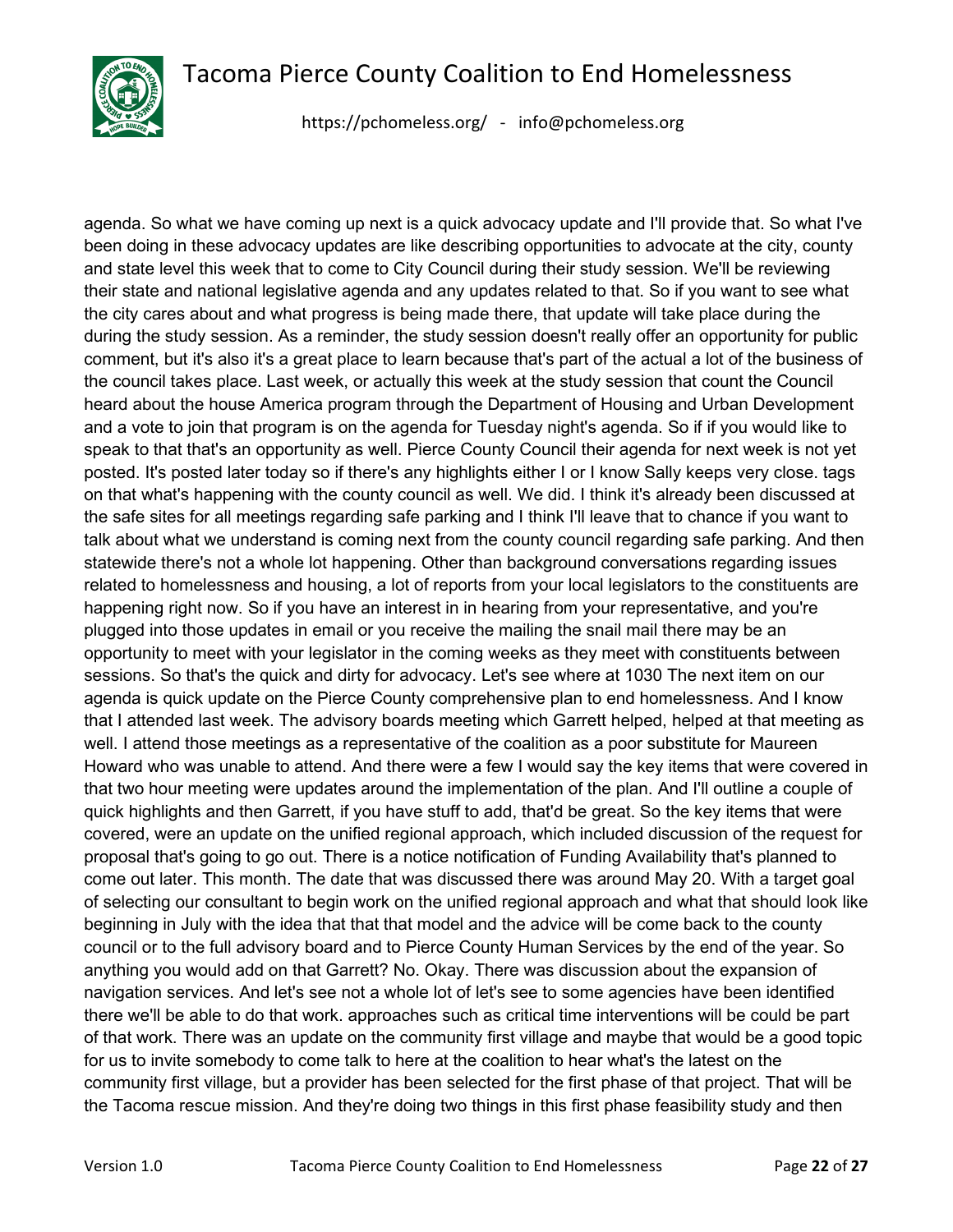

<https://pchomeless.org/> - info@pchomeless.org

addressing the development of the construction of the village so they're still as I understand it, search for the site. So where the actual property will be for this project. But yeah, let me see if I can get somebody maybe Garrett, you can help point me in the right direction to bring somebody in to talk about the community first village and where things are out there. There was a lot of conversation about a pilot project to address transportation needs \$50,000 being used to work with Pierce Transit, to offer additional orca cards for for folks who need transportation and there are five agencies participating issuing about 500 cards for a one year pilot, so that that coming up. Regarding outstanding American rescue plan Act funding, there was conversation about the shelter access hub which was part of the plan and an RFP coming out in late spring regarding that, so if you have an interest, you're working for an agency that has an interest in our watch for an RFP coming their shelter expansion. There was just some discussion about Of course, they the second Pacific site that Monique has been working on and we're all eagerly awaiting the opening the rise site which actually Oh, well also the 35th and Pacific sight that the city is looking for the possibility of doing temporary shelter there for up to 50 people, and then the upcoming expansion of the Tacoma rescue mission for an additional 120 congregate beds. And the last item that we talked about was safe parking. It was just an overview of where things stand with the legislation regarding the safe parking ordinance that was vetoed by the county executive. And there was discussion about the work that Paula has been doing with additional church potential church locations and the contract that is in final process. So there were there was public comment during the meeting. I want to thank folks like Sally Perkins for for weighing in during public comment. And yeah, that kind of covers what we did for a couple of hours. Last Friday. Those meetings currently are once a month on the first Friday of each month and you can find the the link to those meetings that can be attended by anyone on the county's Comprehensive Plan website. I'll put that link in the chat. So any questions about the current status of the comprehensive plan? And of course Gary beat me to putting the link in the chat. Alright, so let me look back to my agenda. To see what else we got. So speaking of safe sights for all Jan, would you like to provide an update from your committee?

# **Janet Runbeck**

Well, I got so hot there. I had to take my sweater off. Let's let's talk about the goals now because I feel like we've been thrown a new twist here. So because of a lack of knowing about mapping and how mapping is important in safe sites for all the name of the committee has safe sites for all it's open to everybody, including government every Monday new. So we saw a gap in mapping and how outreach teams can find folks who actually need help to be safe. So we've done some internal work to generate interest in doing mapping. The response to the safe parking ordinance being vetoed by Mr. Dan Meyer is a discussion and people are hearing things individually. So we as a committee have not heard anything officially from council members as as a group, but I want anybody to jump in here if they've had a personal conversation because I do know that folks have had side conversations with their council people. The emergency network distribution, I've got a question Joe Purva you're here. Has Has anybody in county planning. Talk to you about the Lehigh site on Hosmer Aspen court being a site for distribution during inclement weather?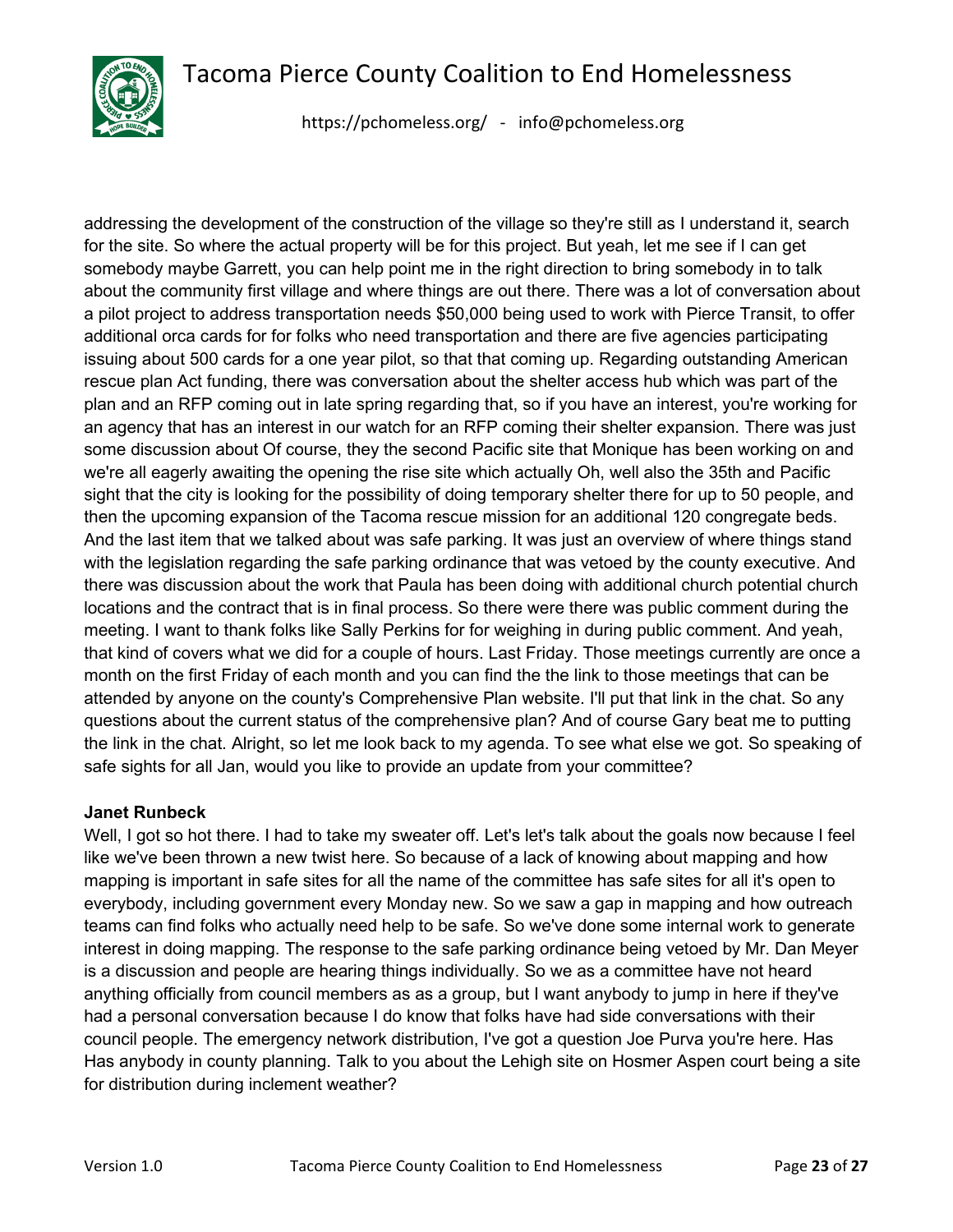

<https://pchomeless.org/> - info@pchomeless.org

#### **Joe Perva**

Yeah, sorry. My camera's all messed up. So we have in I've already mentioned that before that we would be more than happy to be a distribution site for you know for supplies. For inclement weather.

#### **Janet Runbeck**

Like right, but But I talked to you about that personally. You said Yes. How's the county talk to you about that?

#### **Joe Perva**

Um, nobody has specifically brought up any information but aside from us here on the coalition.

#### **Janet Runbeck**

That's my point. That's my point, Dion. Dion Jacobson. Are you here from St. Vincent DePaul. You were here earlier.

#### **Rob Huff**

Looks like Dion's left. Okay. She

#### **Janet Runbeck**

left. She has told us as a group that she has churches that would be, you know, throughout the county, able to be a distribution site. She's not been contacted by the county. If even if it came through for us in both situations, and they were surprised that they were not contacted by the county in either situation, because they are part of monthly planning meetings. Yet when our emergency came they were not contacted except by me. So um, you know, as far as I can tell, we can all go home because the county is taking care of it right? That's that's just the insanity of it all. So I am confused as to why we are working so hard in safe sites for all well and let's get to say parking network. Paula Anderson is our safe sites or safe parking network manager. She was told by the county last year back in December that that they would have the contract to continue on a successful pilot project. We did a pilot project with money quickly distributed from greater Tacoma Community Foundation. We did safe parking network. It was successful. The county said they would do it and to date she's not been paid. We are in the middle of May. She's not been paid by the county. So I think we need to have to take care of communication issues. But I am frankly at a loss as to how we can go forward when there's been such poor communication with government or let's just say a lack of direct response. I don't even know that. If we come up with a list of emergency supplies and a list of distributors, and a list of outreach workers which we do and a list of of maps where folks are who actually dying out there and losing their kidneys and fingers and all that. I don't know that we're gonna get any reimbursement by the county. So I'll just shut up.

#### **Rob Huff**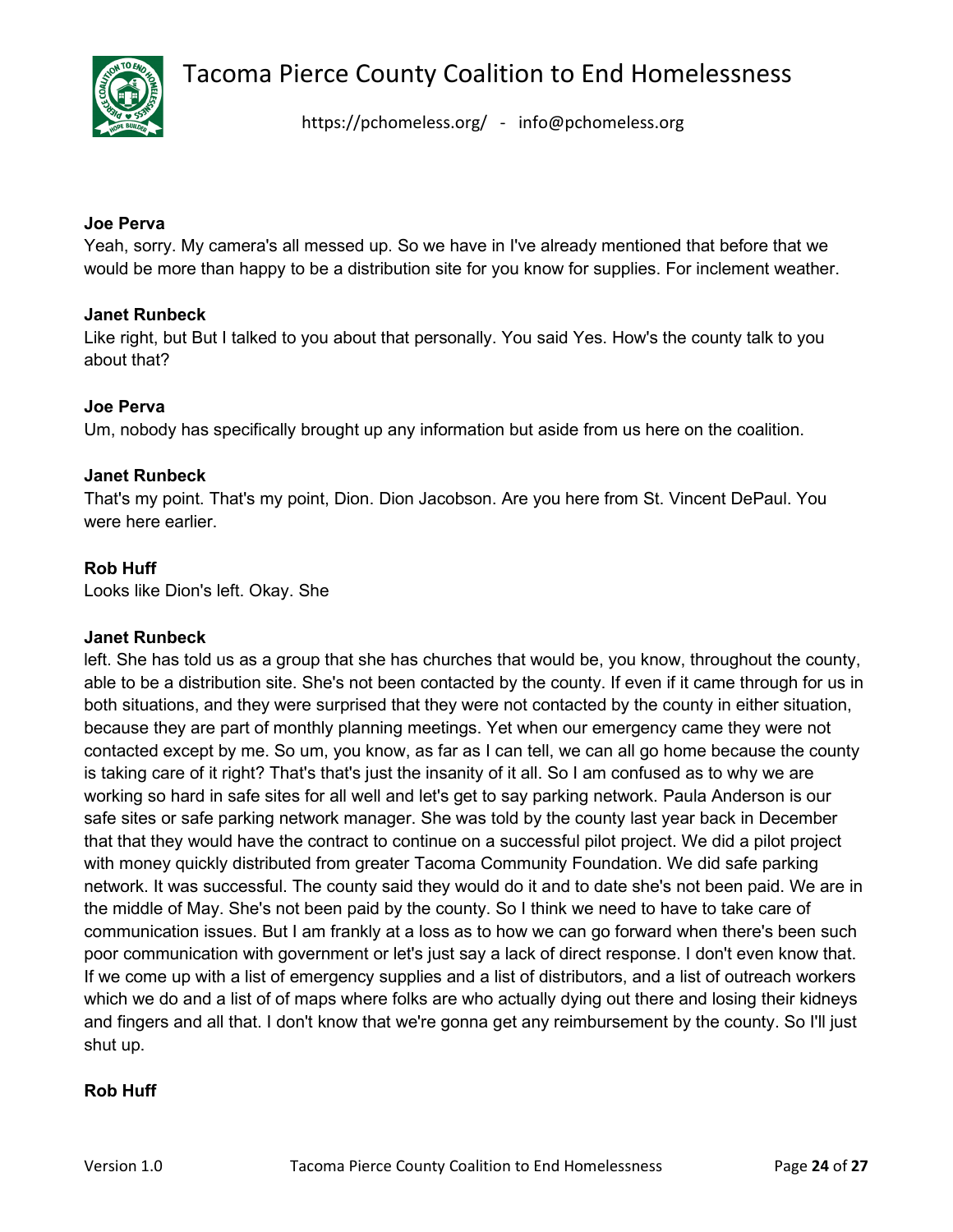

<https://pchomeless.org/> - info@pchomeless.org

Dan, I appreciate your passion. I said that in the chat. I do think I know Jeff has heard heard your voice today. So I am hopeful that that is going to be meeting of the minds so that we can move forward in a productive way. Okay, so I'm going to take a deep breath and see if Rosemary has anything to share regarding other council committee updates.

# **Rosemary Powers**

I think the main thing I would say is that we're the Governance Committee is been given a new charge to think about policies around how we encourage groups that are looking for support from a variety of other organizations for grant requests and maybe making how we can do that as a group that doesn't have a an organizational framework. And that also would not want because we have people competing for different kinds of grants. We want people to have the opportunity to really say we could use an endorsement from groups of people who share our background, our interests, our passion, our missions. And so we want to make that available through the coalition but we're not quite sure how, what kind of policy we should have. So that's something we'll be working on in the next few weeks. And the race and equity committee will be meeting on the third Thursday, which is next Thursday from three to four. That will be on the coalition page for you to come if you'd like.

# **Rob Huff**

Thank you, Rosemary. And that brings us to an opportunity for folks to share announcements that would be good for the for the group of 42 folks who really care who are still in today's meeting. So any any announcements for the good of the order good trouble we can get up to Teresa?

#### **Theresa Power-Drutis**

This is just a quick response to some of the stuff about the safe parking thing. And perhaps it's for the good of the order. But rosemary and I and it sounds like Sally attended the council meeting, the county council meeting where they addressed a little bit safe parking. And I want to say, Jan, that I'm with you with the fact that it's really frustrating that things are not happening quickly. And that whole speed of government thing only satisfies so long. And for so many situations before it's just too hackneyed to be meaningful. I do know that there were several council members during that who were really advocating for pushing this through. Sounds like it's kind of stuck in the financial side of things. It's not stuck in terms of support. So I'm not saying be patient because I don't think that your strong suit is patience. I think your strong suit as being fiery. But I do also want to say that we are not alone in this and it's good to have Garrett with us pushing from his side. And we have Jeff with us who's pushing from his side. And I think we need to keep voicing this but we also need to recognize that it's not that that Heather moss is trying to stop us from being funded. It's about the way that county government is set up to not be very efficient.

#### **Rob Huff**

That is very diplomatic. Monique, I see your hand up.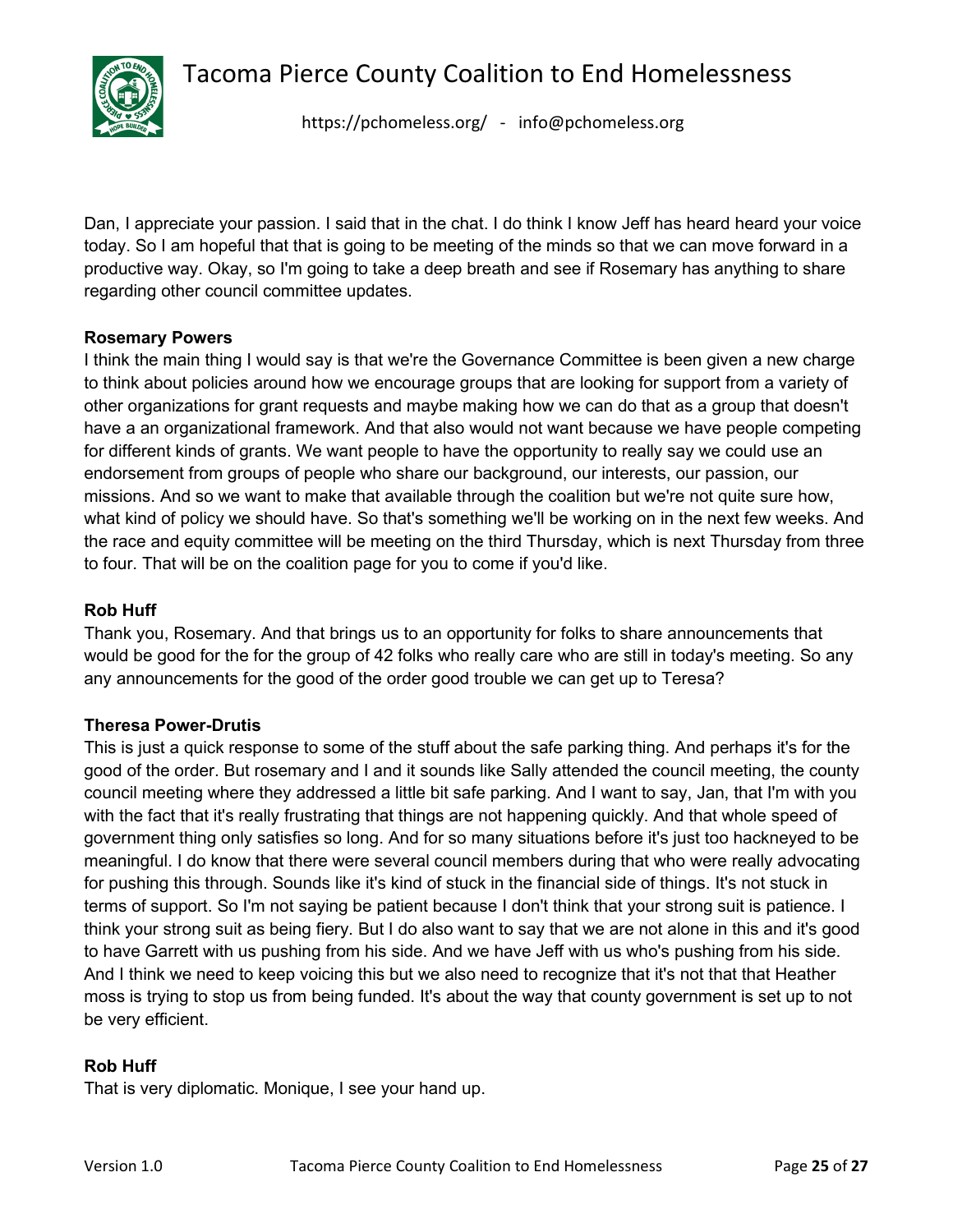

<https://pchomeless.org/> - info@pchomeless.org

#### **Monique Brown**

Yes, thank you two things. Um, the last time I was on the call to Lady so they wanted to come get those stuffed airplanes for me, and no one has shown up so if you're on here, please come get those airplanes so you can get them to the kid. The other thing I got a donation last year was about a \$44,000 donation of clothing. It is sitting in my storage and P wallet and it doesn't make any sense to be there. I have shoes and I have lots and lots of jeans brand new everything brand new shoe still in the boxes. So please reach out to me if you can use it and give it out to folks because it makes no sense to the city.

#### **Rob Huff**

And anyone else with items for the good or Erica, I know your mic is on if you wanted to say something. Now,

#### **Erika Snell**

I don't know what's going on. I'm sorry. I'm trying to figure it out.

#### **Rob Huff**

No problem. I'll just mute you. All right. So I actually wanted to add something to the end of every week's meetings going forward. And I think we mentioned this last week. I have not been didn't line somebody up for this but just wanted to provide an opportunity of folks have a success story. Some good news that they would like to share at the end of this week's meeting and plant the seed for doing similar at the end of all of our meetings going forward. I think we need to make sure we celebrate the good work that's happening and the progress has been made. So I see Jan put her hand up and I hope that for some success.

#### **Janet Runbeck**

It is I heard your your introduction is success. Back in January of 2021. This coalition did a major forum. And we invited people from government from business from nonprofits. We invited all the decision makers from throughout the county to to voice what they see the problem is what we see the problem is and then to list what our needs would be in order to serve those who live homeless. It was a huge forum well attended as a result of that meeting in January of 20 chci Franciscan, now Virginia Mason CHR Franciscan donated \$5,000 for a street medic program. We used to call him a needle exchange as our fiscal agent. And thanks to Richard Dorsett, who just showed up out of the goodness of his heart, we were able to come up with a first aid kits to hand out to folks who are living in encampments or who were in the streets. We are now going to spend down the end of that \$5,000 And as Richard says, when you do street and camp homework, the number one thing that folks really appreciate are our food items of food. The number two things is medical supplies. Now these these first aid kits, are literally a bandage to a bigger problem. And the \$5,000 is just a band aid to a gigantic problem. But it is